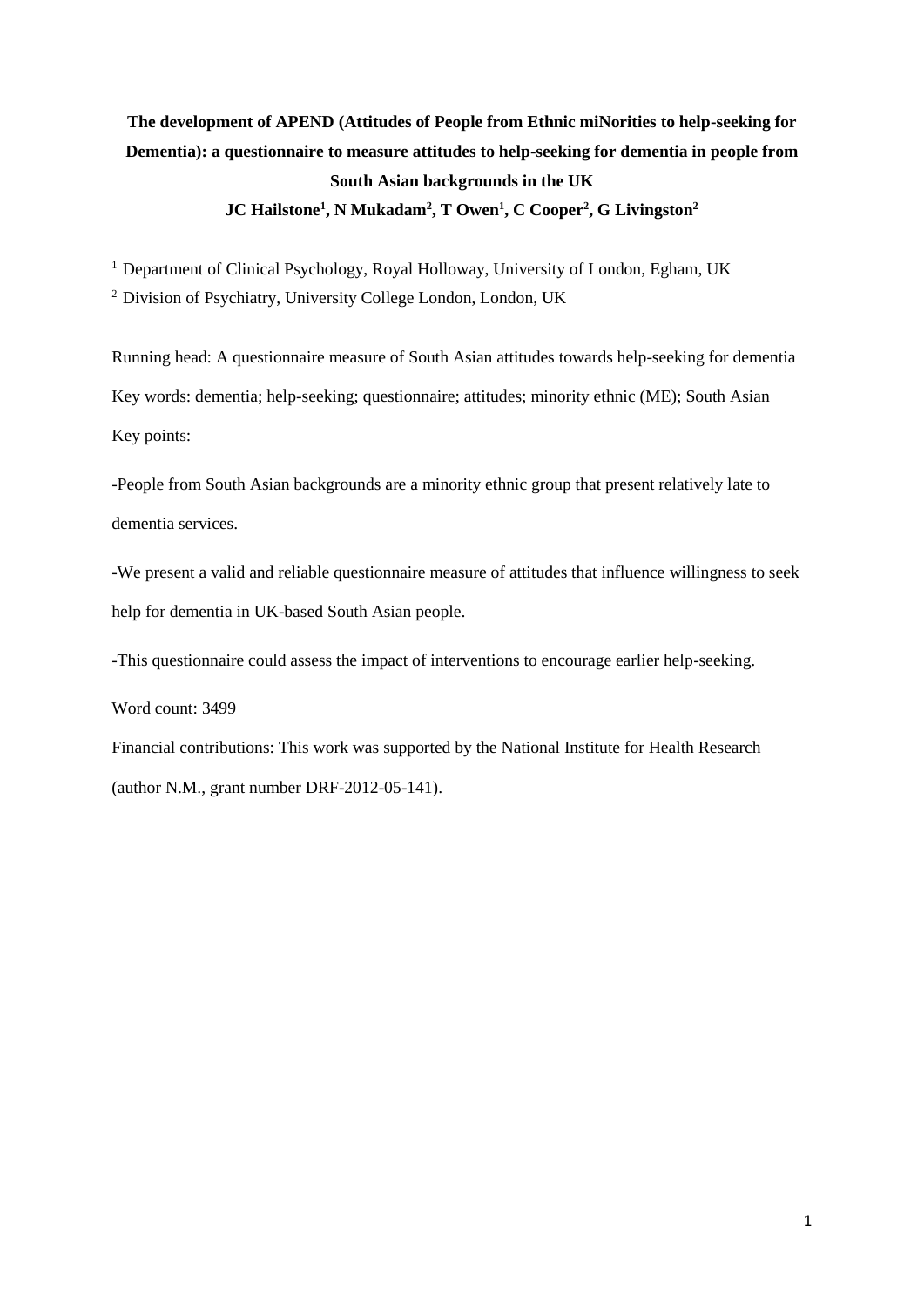#### **Abstract**

*Background.* People from South Asian backgrounds present to dementia services relatively late, often responding to crises. We aimed to devise and validate a Theory of Planned Behaviour questionnaire to measure attitudes that predict medical help-seeking for UK-based South Asian people, to assess the effectiveness of future interventions promoting earlier help-seeking.

*Methods.* We used focus groups to establish the content validity of culturally-relevant questionnaire items, then asked participants to complete the questionnaire. We analysed reliability and validity and established the concurrent validity of questionnaire attitudes through correlation with willingness to seek help from a doctor for memory problems. We also correlated the scale with knowledge of dementia.

*Results.* The strongest predictor of willingness to seek help was perceived social pressure from significant others around help-seeking; these attitudes were associated with beliefs about the views of family members, and embarrassment around help-seeking. Willingness to seek help was also strongly associated with attitudes about the benefits of seeing a doctor for memory problems, attitudes which were related to specific beliefs about what doctors can do to help. Attitudes in the questionnaire predicted 77% of variance in willingness to seek help, but no relationship was found with dementia knowledge.

*Conclusions.* We present the APEND questionnaire (Attitudes of People from Ethnic miNorities to help-seeking for Dementia), a valid and reliable measure of attitudes that influence help-seeking for dementia in people from South Asian backgrounds, which could assess the impact of intervention studies. We suggest interventions target attitudes specified here, rather than dementia knowledge.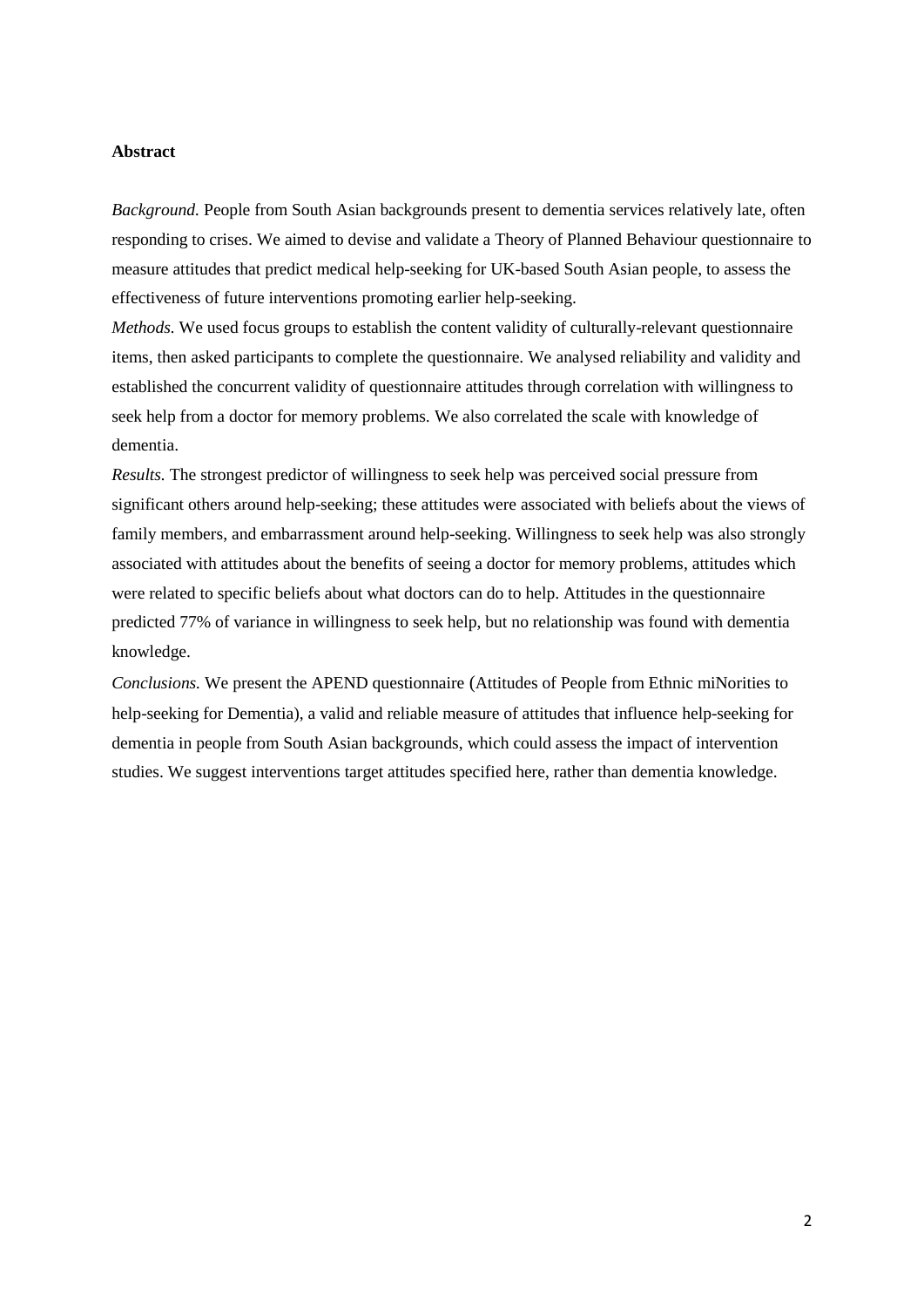#### **Introduction**

United Kingdom (UK) dementia policy for earlier detection and diagnosis of dementia was established because of multiple benefits for the individual and their families, including improved care planning and avoiding unnecessary institutionalisation (Department of Health, 2009). Dementia appears to be more common in BME (Black and Minority Ethnic) groups (All-party parliamentary group on dementia, 2013; Moriarty *et al.* 2011) yet they use services later in the illness than their White British counterparts, often when there are severe impairments or in response to a crisis (Cooper *et al.* 2010; Mukadam *et al.* 2011b). People of South Asian origin comprise around a third of the UK BME populations (Office for National Statistics, 2009).

Family members are an important influence on help-seeking in people from South Asian backgrounds, as they may notice early dementia symptoms such as memory problems (La Fontaine *et al.* 2007; Mukadam *et al.* 2011a). Cultural expectations regarding caring for family members and respect for the family hierarchy may prevent discussion of dementia symptoms and delay seeking external help and support (La Fontaine *et al.* 2007; Lawrence *et al.* 2008; Mukadam *et al.* 2011a). Stigma and shame surrounding dementia in South Asian communities may also influence helpseeking (Adamson, 2001; Bowes and Wilkinson, 2003; Mukadam *et al.* 2011a). Some people from South Asian backgrounds believe that General Practitioners (GPs) fail to notice or to provide help for symptoms due to prioritising physical health (La Fontaine *et al.* 2007; Mukadam *et al.* 2011a).

In addition to these cultural attitudes, two other types of barrier to help-seeking for dementia have been identified in South Asian and other BME groups (summarised in Mukadam *et al.* 2011b). Firstly, beliefs about healthcare, such as that there is no value in getting a diagnosis of dementia (La Fontaine *et al.* 2007; Mukadam *et al.* 2011a)*.* Secondly, quantitative as well as qualitative evidence suggests less dementia knowledge and misattributions of the causes of symptoms, delay medical helpseeking (Seabrooke and Milne, 2009; Watari and Gatz, 2004; Werner, 2003).

We used an established model of health-related behaviour: the Theory of Planned Behaviour (Ajzen, 1991) to quantify the influence of culturally relevant attitudes on help-seeking. Social normative influences measured using the Theory of Planned Behaviour are of central importance in addressing cultural attitudes about professional help-seeking for mental health issues (Mak and Davis, 2013; Mo and Mak, 2009). We hypothesised that the Theory of Planned Behaviour could similarly capture the influence and involvement of family members in decisions about help-seeking for dementia in people from South Asian backgrounds (La Fontaine *et al.* 2007; Lawrence *et al.* 2008; Mukadam *et al.* 2011a).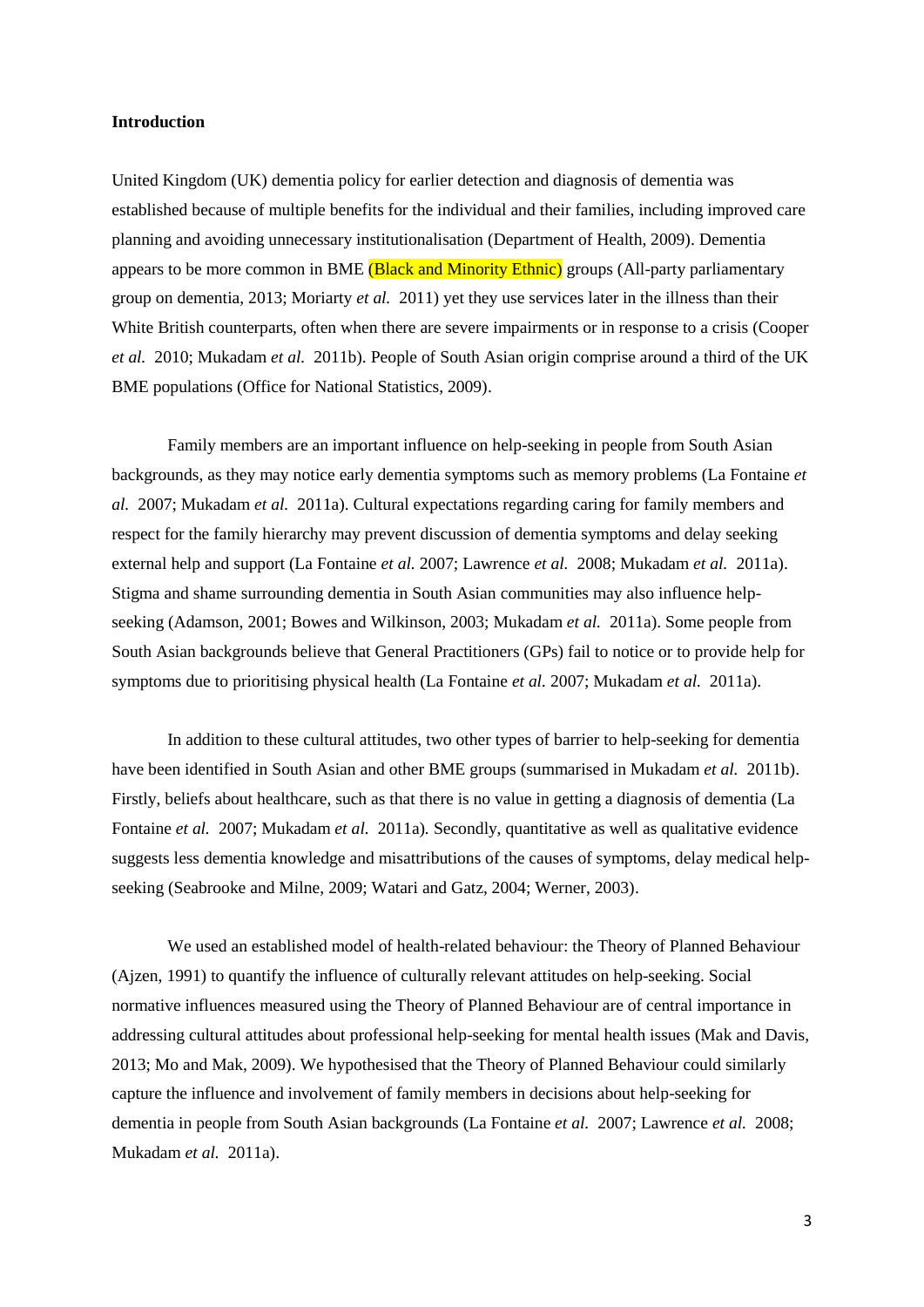The Theory of Planned Behaviour predicts that three types of attitude directly influence "behavioural intention" or willingness to seek help for early dementia symptoms (see Figure 1). Behavioural attitudes (BA) represent views about whether or not to seek help, which are influenced by behavioural beliefs (BB) about advantages or disadvantages of help-seeking. Normative beliefs (NB) identify individuals or groups that would approve or disapprove of help-seeking, and influence attitudes about whether significant people in a person's life approve or disapprove of the behaviour (subjective norms; SN). Finally, control beliefs (CB) are about factors which influence the likelihood of seeking help for dementia, and also the ease or difficulty of seeking help (perceived behavioural control (PBC)). The influence of specific socio-cultural attitudes can be investigated via indirect Theory of Planned Behaviour beliefs (Mak and Davis, 2013; Mo and Mak, 2009).

#### *[Insert Figure 1 here]*

We aimed to use the Theory of Planned Behaviour to develop and validate a questionnaire by assessing whether attitudes found in UK-based people from South Asian backgrounds are associated with willingness to seek help from a GP for memory problems. A secondary aim was to investigate the relationship between knowledge about dementia and willingness to seek help in this population.

#### **Methods**

This was part of a larger research project led by N.M. approved by the National Research Ethics Service.

We proceeded in two stages: 1) Qualitative interviews to develop and pilot Theory of Planned Behaviour belief-based measures for a questionnaire. 2) A questionnaire study to validate the instrument.

# *Participants*

We recruited first and second generation South Asian adults originating from the Indian subcontinent, by purposively sampling community organisations and then snowballing to reach participants outside these organisations. We continued to recruit until we had participants of either gender, differing ages and religions, a range of educational levels and countries of origin. We used paid interpreters from community centres where requested for focus groups. We asked only English-speaking participants to complete the questionnaire. All participants gave informed consent.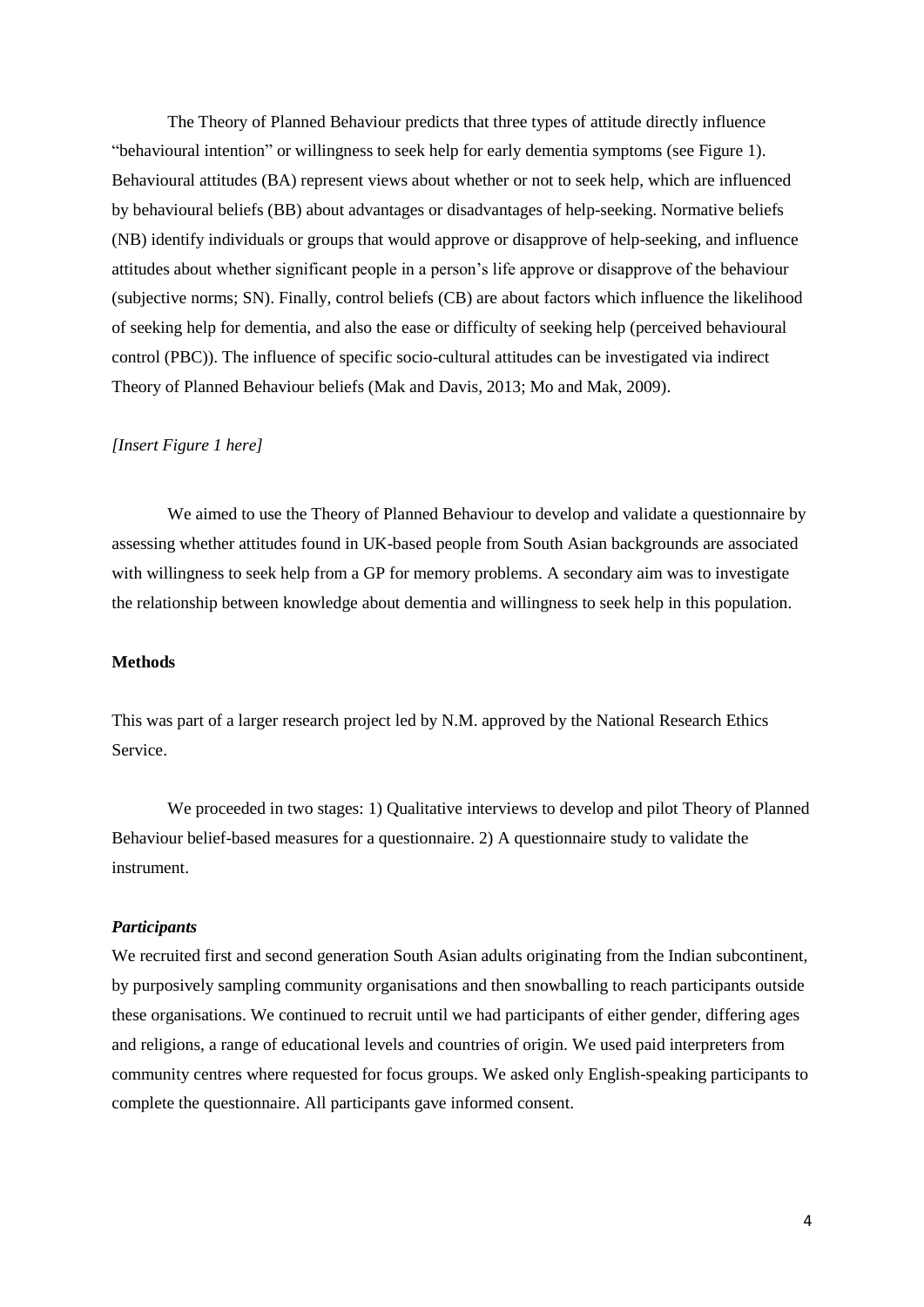#### *Qualitative interviews*

We used a vignette (see Figure 2) of Mrs Chaudry, a South Asian older adult with memory difficulties strongly suggestive of early dementia in focus groups or in individual interviews, if less than four participants came to a group. The vignette was developed as part of a larger qualitative study to prompt discussion around barriers and facilitators to help-seeking (Mukadam *et al.* 2015).

*[Insert Figure 2 here]*

# *Questionnaire Study*

Participants completed the questionnaire either in a community setting or online (SurveyMonkey, 2014). The questionnaire comprised:

### *Background participant information*

We collected: age, sex, marital status, education, employment status and occupation, ethnicity, country of birth, first language and religion. We also asked about personal experience of dementia: knowing someone well with dementia or caring for someone as a family or paid carer.

# *Theory of Planned Behaviour attitudes questionnaire (see Table 3)*

Participants were asked to imagine they were experiencing memory problems as in the vignette (see Figure 2). Questionnaire items were developed using beliefs informed by our interviews and previous literature; described further below. Items were scored on a seven-point rating scale from 1 (strongly disagree) to 7 (strongly agree).

### *Dementia knowledge questionnaire*

We measured knowledge of dementia using the Dementia Knowledge Questionnaire (Graham *et al.*  1997): a short measure covering basic epidemiology, aetiology and symptoms of dementia. It has been validated in family carers of people with dementia (Graham *et al.* 1997), and in South Asian older adults (Purandare *et al.* 2007).

# *Power calculation*

We calculated that a sample size of 37 was needed for the questionnaire study, using a 95% confidence level, 80% power and assuming a minimum clinically significant association of 0.4 between direct Theory of Planned Behaviour attitudes and willingness to seek help (Dunn and Everitt, 1995; Mak and Davis, 2013; Schomerus *et al.* 2009).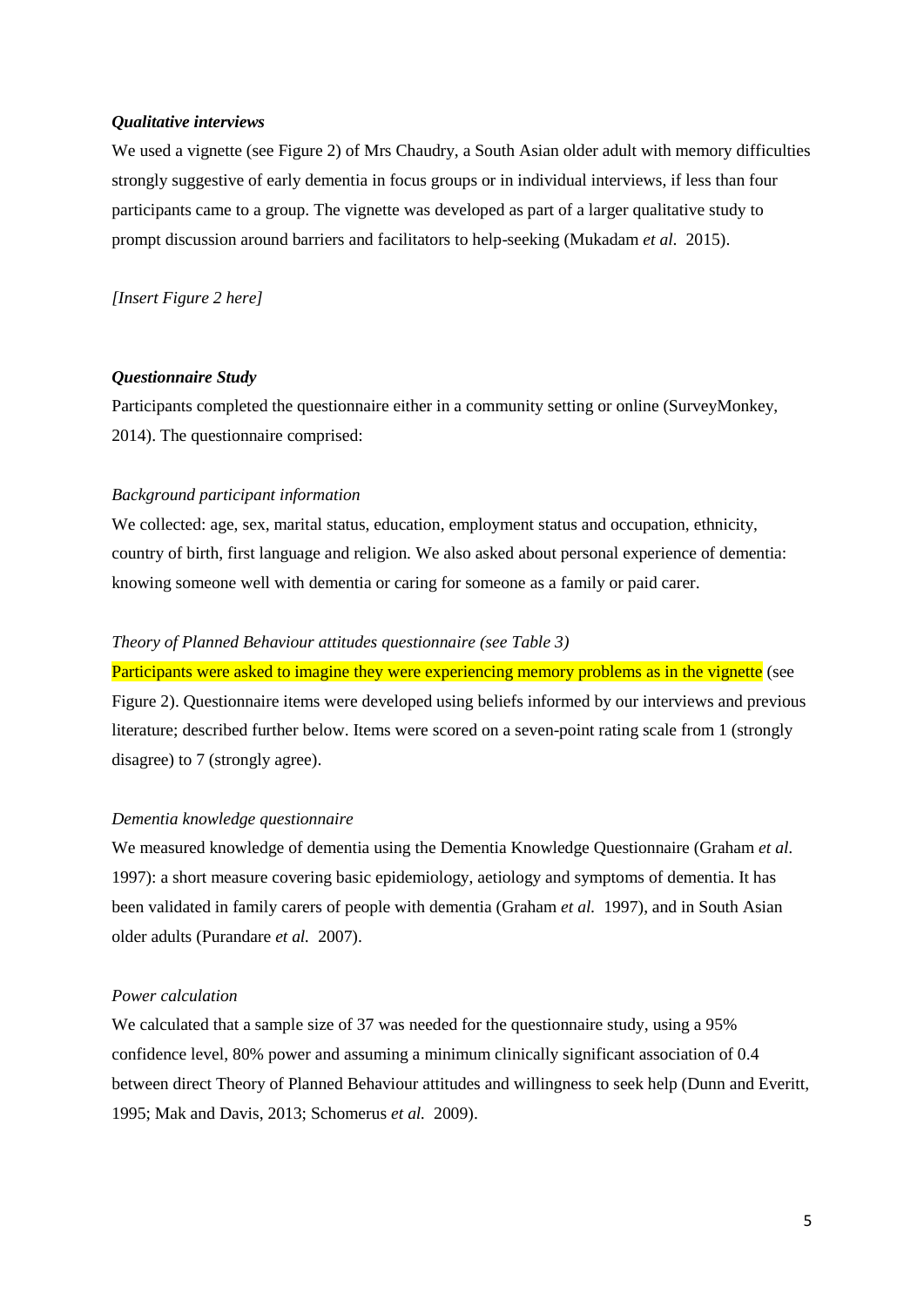#### *Analyses*

We used qualitative analysis of the audio-taped and transcribed focus group discussions and interviews to identify indirect behavioural, normative and control beliefs (see Theory of Planned Behaviour model in Figure 1) about help-seeking for dementia. We first analysed transcriptions for themes about beliefs that facilitate or hinder help-seeking for memory problems, these analyses were designed to additionally inform a larger study (Mukadam *et al.* 2015) (see this paper for a detailed description). Next, we used elicitation questions from Theory of Planned Behaviour guidance (Ajzen, 2006; Francis *et al.* 2004) to identify and structure indirect belief items from focus group themes (see Table 2). We compared indirect beliefs with previous research, and discussed them with the group of researchers to establish content validity.

We used Stata for statistical analyses (StataCorp, 2007). We assessed associations between willingness to seek help and Theory of Planned Behaviour attitudes and with dementia knowledge respectively using Pearson's correlation. Where normality assumptions were not met, we used Spearman's rank correlation. We also examined association of the combined contributions of Theory of Planned Behaviour attitudes on willingness to seek help, using bootstrapped linear regression with 95% confidence intervals (CI) using 2000 replicates (Francis *et al.* 2004).

# **Results**

#### *Participants*

58 people (34 female), with an average age of 60.0 years (standard deviation (SD): 15.1, range 18-83) and 11.4 average years of education (SD: 6.4, range 0-23) took part in the qualitative interviews. 15 focus group participants completed and gave feedback on a pilot questionnaire. These results were not included in the quantitative analyses.

We analysed 51 participants responses (26 written, 25 online) who completed the questionnaire, excluding three online participants' responses (one did not complete background items; two were not from a South Asian ethnic group). None of the participants had previously completed the pilot questionnaire study. We read the questionnaire to four participants who found reading English difficult. 34 participants (66.7%) were female. The average age of participants was 50.6 years (SD: 21.8, range 18-85) and years of education was 14.4 years (SD: 3.6, range 0-22). Table 1 shows further socio-demographic characteristics. There was a heterogeneous representation of ethnicities (mainly Indian, Pakistani and Sri Lankan), countries of birth, first languages and religious backgrounds. Approximately a fifth of participants reported personal experience of caring for someone with dementia, and over half of participants had known someone with the condition well.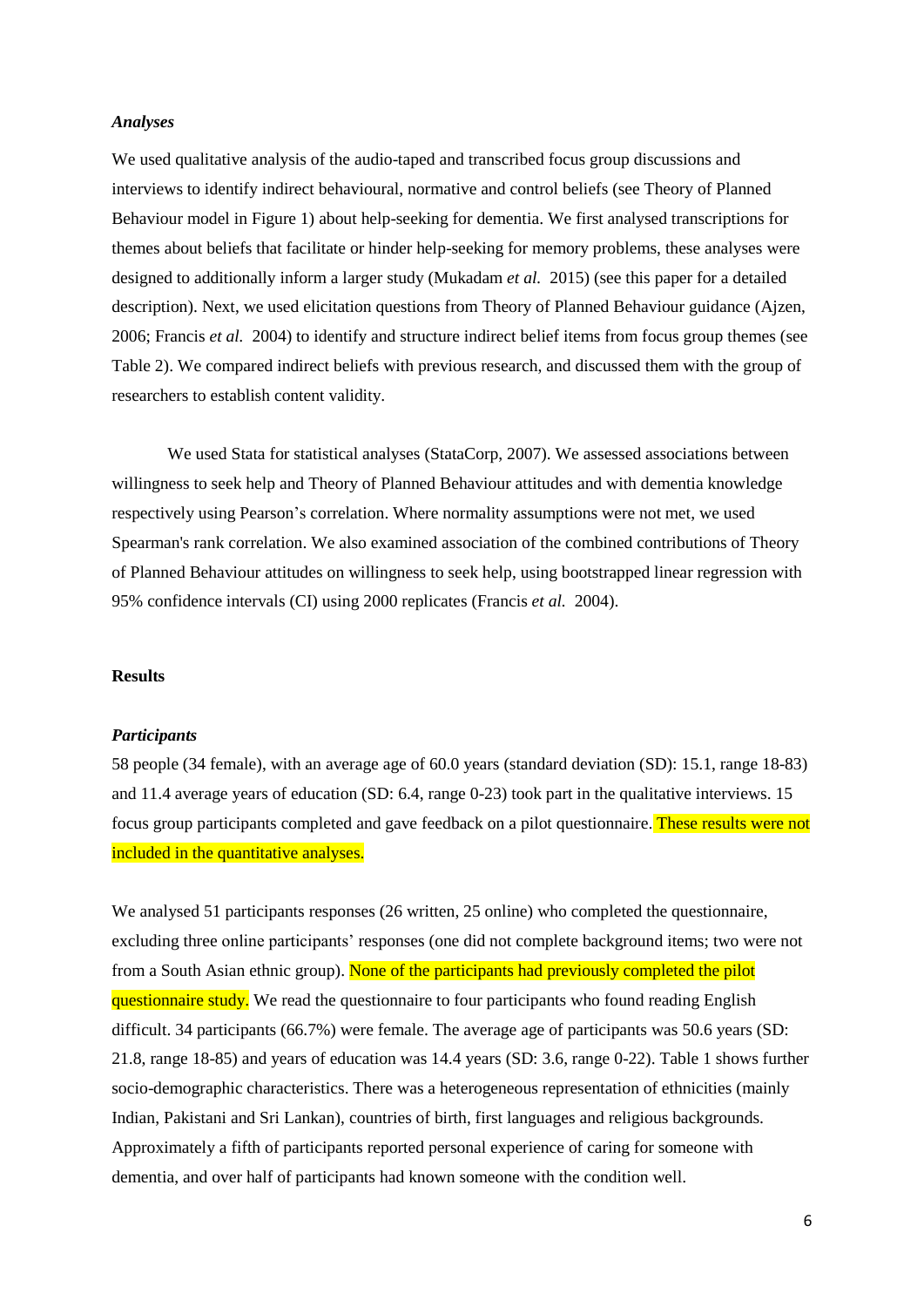### *[Insert Table 1 here]*

#### *Questionnaire development*

We developed three items each for intention to seek help (IN) and direct attitudes: behavioural attitudes, subjective norms and perceived behavioural control using standardised Theory of Planned Behaviour formats (Ajzen, 2006; Francis *et al.* 2004). We developed indirect beliefs using qualitative analyses as described above. A summary of themes identified and questionnaire items subsequently developed are displayed in Table 2. For each indirect belief (BB, NB, CB), corresponding outcome evaluations (OE), motivation to comply (MC) and power of control (PoC) ratings were developed respectively (Ajzen, 1991). These quantify the perceived likelihood, importance or desirability of outcomes specified in the beliefs (Ajzen, 1991). We made modifications to questionnaire items based on feedback from piloting; Table 3 shows all questionnaire items.

#### *[Insert Table 2 here]*

# *Item analysis and internal consistency*

Inter-item correlation coefficients indicated sufficient internal consistency between the three helpseeking intention items (rho  $0.61 - 0.76$ ; all coefficients  $p < 0.001$ , df=49), and between the three perceived behavioural control items (rho  $0.39 - 0.72$ ; all coefficients p<0.001, df=49). Inter-item correlation coefficients for the three behavioural attitudes (BA) items ranged between rho 0.82 and 0.90 (all coefficients p<0.001, df=49), however one item (BA1) was removed due to high inter-item correlation (rho >0.85) indicating redundancy (Campbell and Fiske, 1959). For subjective norm (SN) items, inter-item correlation was sufficient between SN1 and SN2 (rho=0.60, p<0.001, df=49), but not for SN3 (rho<0.30) and this item was removed from further analyses (Francis *et al.* 2004).

The final set of seven direct attitude items: two behavioural attitudes (BA2, BA3), two subjective norms (SN1, SN2) and all three perceived behavioural control (PBC) items attained an acceptable level of internal consistency  $(\alpha=0.86)$ . For further analyses, composite scores were derived using an average rating across final items for each attitude (BA, SN, PBC), and across all three intention items (Francis *et al.* 2004).

# *Relationship between attitudes and willingness to seek help*

Table 3 shows questionnaire ratings (N=51). All direct attitude and intention ratings were negatively skewed, with average ratings indicating favourable help-seeking intentions and attitudes.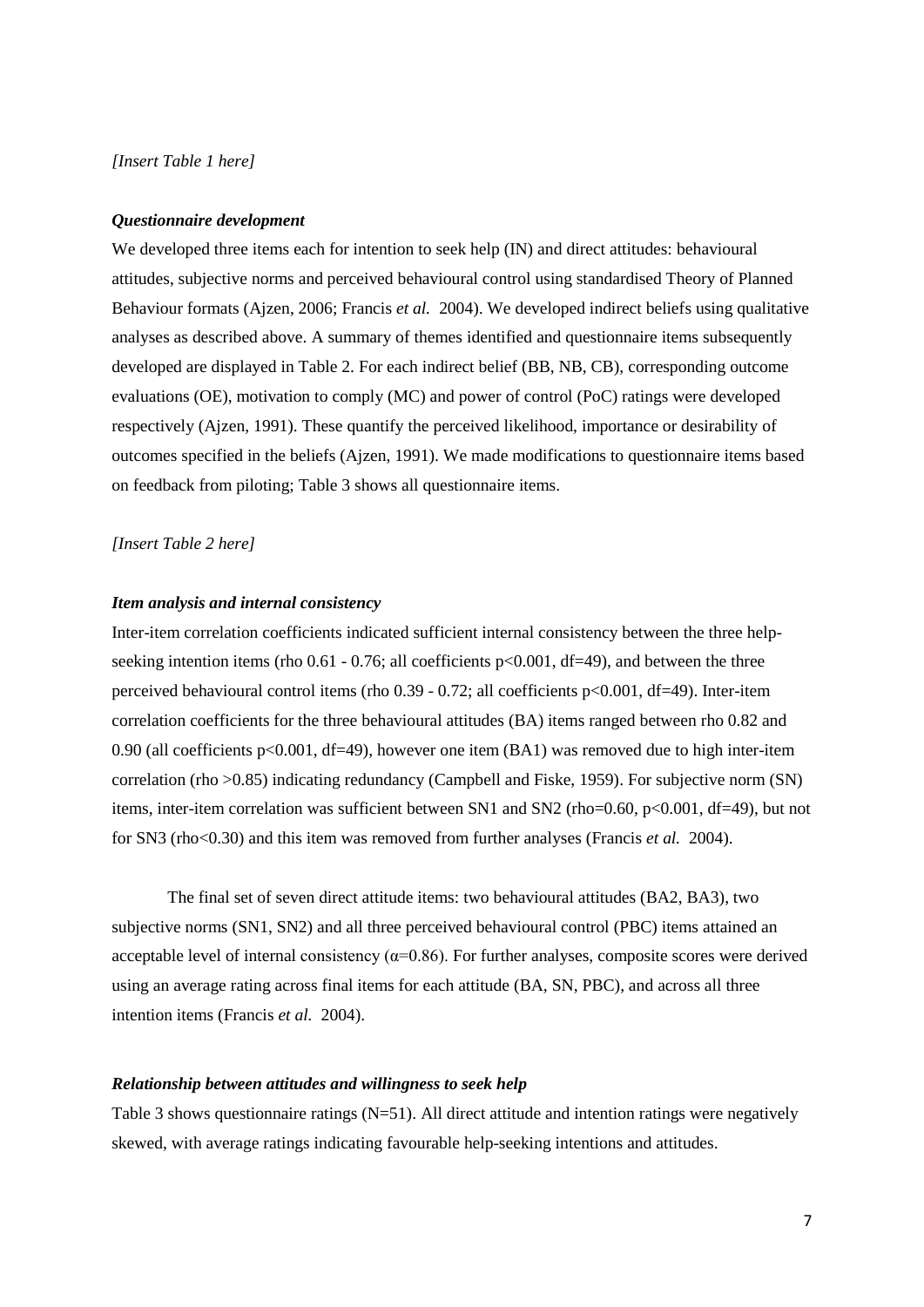### *[Insert Table 3 here]*

Participants who were more likely to consider that seeking help from their doctor for memory problems would be good and useful: rho=0.70,  $p<0.001$ , df=49, approved of and expected by those important to them: rho=0.74, p<0.001, df=49, and as easy to achieve and under their control: rho=0.64, p<0.001, df=49, were more willing to seek help.

The combined model explained 77% of the variance in willingness to seek help for memory problems ( $\mathbb{R}^{2}$ = 78.0, adjusted  $\mathbb{R}^{2}$ = 76.5; Wald  $\chi^2$  (3, 47) = 102.6; p<0.0001). In the model, anticipated social pressure from important others was most strongly associated with willingness to seek help (B=0.80, β=0.63, CI (0.42: 1.17), p<0.0001). Appraisals of seeking help as good and useful, were also strongly associated with intention (B=0.59,  $\beta$ =0.45, CI (0.25: 0.92), p=0.001). Judging that seeking help is easy and under the person's control was not associated with willingness to seek help (B=-0.12,  $β=0.10$ , CI ( $-0.49$ : 0.25), p=0.54).

# *Relationship between specific beliefs and willingness to seek help*

Participants indicating greater agreement that doctors are able to provide help for memory problems in terms of: treatments (BB1\*OE1), understanding about the cause of problems (BB2\*OE2), and information about services (BB3\*OE3), were more likely to consider that seeking help from their doctor for memory problems would be good and useful (correlations with behavioural attitudes: rho=0.79, rho=0.63, rho=0.68 respectively; all coefficients p<0.001, df=49). Participants indicating greater agreement with these three beliefs (analysed using a composite of three weighted beliefs  $\Sigma$ BB<sub>i</sub>\*OE<sub>i</sub> (Francis *et al.* 2004)) were also more likely to indicate that they would seek help from a doctor for memory problems (rho=0.68,  $p<0.001$ , df=49).

Participants who considered that family members think that they should seek help from a doctor for memory problems (NB1<sup>\*</sup>MC1) were more likely to believe that people important to them approve of and expect help-seeking (correlation with subjective norms: rho=0.33, p=0.02, df=49). In contrast, participants with a greater belief that seeking help from a doctor for memory problems is embarrassing (NB4) were less likely to believe that significant others approve of or expect helpseeking (rho=  $-0.41$ , p=0.003, df=49). The combined influence of these two beliefs, in which the influence of NB4 was reversed in analysis (Ajzen, 1991), was associated with willingness to seek help  $(rho=0.53, p<0.001, df=49).$ 

Neither the normative beliefs about the influence of the views of community members (NB2\*MC2), nor that seeking help means being disloyal to family members (NB3), were associated with social pressure to seek help (correlation with subjective norms: rho=0.07, p=0.62, and rho= -0.09,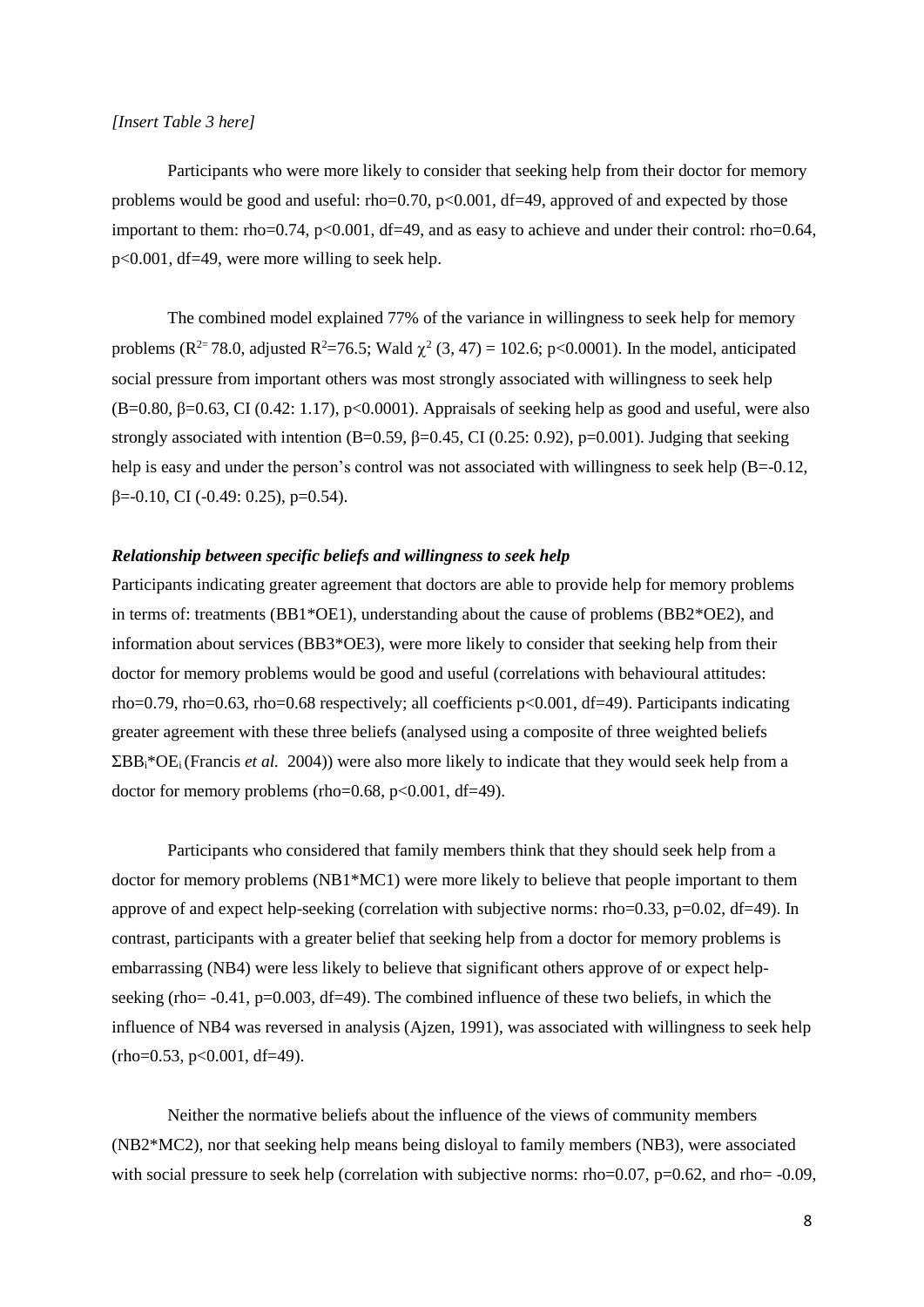p=0.55 respectively; both df=49). Also, no relationship was found between believing that memory problems would not be prioritised over physical health problems in GP appointments (CB1\*PoC1) and perceiving that seeking help is easy and under the person's control (correlation with perceived behavioural control: rho=  $-0.05$ , p= $0.71$ , df=49).

#### *Relationship between dementia knowledge and willingness to seek help*

The average Dementia Knowledge Questionnaire score was 8.9 out of 19 (SD: 3.9, range 2-18; N=51); higher than scores reported previously in people from South Asian backgrounds: median=3 out of 19 (  $25<sup>th</sup>$ -75<sup>th</sup> percentile: 2-5; N=191) (Purandare *et al.* 2007). Knowledge score was not related to willingness to seek help from a doctor for memory problems (rho= $-0.18$ , p= $0.21$ , df=49), or with attitudes found to predict help-seeking (behavioural attitudes: rho=-0.20, p=0.16, subjective norms: rho= $-0.11$ , p= $0.46$ , perceived behavioural control: rho= $-0.22$ , p= $0.11$ ; all df=49).

# **Discussion**

The final questionnaire developed: APEND (Attitudes of People from Ethnic miNorities to helpseeking for Dementia) is a valid and reliable questionnaire which measures UK-based people from South Asian backgrounds' attitudes towards help-seeking from a doctor for dementia (see Appendix). We established face, content and then concurrent validity through its association with a measure of willingness to seek help from a doctor for memory problems. The questionnaire can be used to investigate the impact of interventions aiming to increase help-seeking for memory problems in this ethnic group.

Willingness to seek help from a doctor for memory symptoms was largely explained by attitudes, accounting for 77% of the variance. This is more than in studies of intention to seek professional help for mental health problems (41 to 61%; Mak and Davis, 2013; Mo and Mak, 2009; Schomerus *et al.* 2009), and an average of 39% of variance in behavioural intention reported in a meta-analysis of 185 Theory of Planned Behaviour studies (Armitage and Conner, 2001).

Attitudes related to social pressure: that significant others would approve of or expect helpseeking from a doctor for memory problems, were most strongly associated with willingness to seek help, similar to findings for mental health problems (Mak and Davis, 2013; Mo and Mak, 2009). Our findings that beliefs about family members' views of help-seeking were perceived as social pressure and, influenced willingness to seek help from a doctor, are consistent with other studies (Lawrence *et al.* 2008; Mukadam *et al.* 2011a). As in other studies, those that found it more embarrassing or stigmatising to seek help for memory problems, were less likely both to perceive social pressure to seek help, and to indicate that they would see a doctor (Bowes and Wilkinson, 2003; La Fontaine *et al.*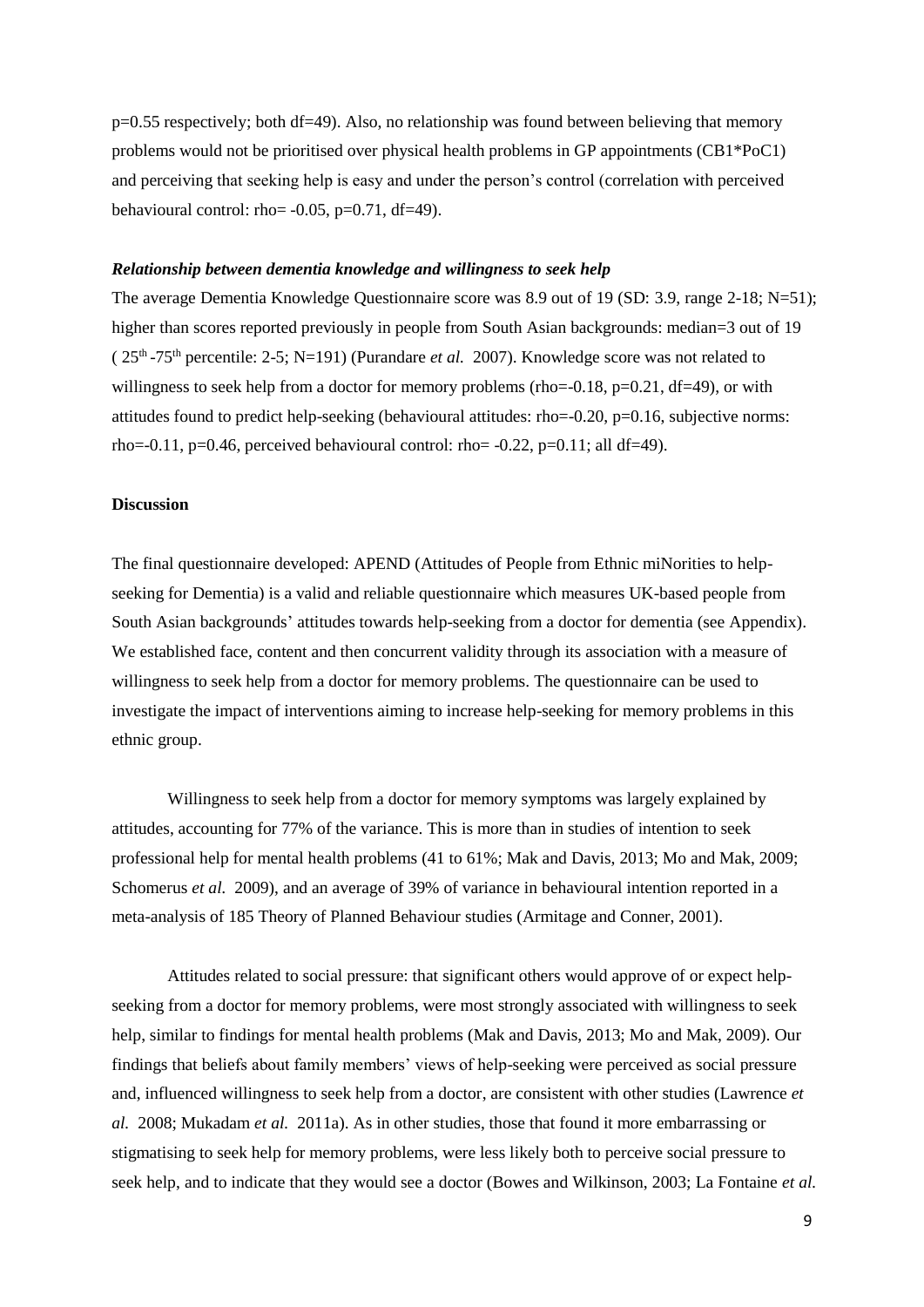2007). An intervention could target attitudes that help-seeking might benefit the family as well as the person with dementia, for example that seeking help is not giving up responsibility for caring, but can help the family to support a relative with dementia to live as well as possible (Mukadam *et al.* 2015).

Attitudes about perceiving help-seeking for memory problems as useful and good was strongly associated with willingness to seek help. "Behavioural attitudes" are commonly strong predictors in Theory of Planned Behaviour studies of other health behaviours including help-seeking for mental health problems (Armitage and Conner, 2001; Mo and Mak, 2009; Schomerus *et al.* 2009). Specific beliefs that doctors can provide help for memory problems in terms of: treatments, understanding about the cause of problems, and information about services, were associated with more positive attitudes about the benefits of help-seeking and greater willingness to seek help. These addressed healthcare-related beliefs previously identified as barriers (La Fontaine *et al.* 2007; Mukadam *et al.* 2011b). They highlight potential targets for interventions around what help is available, for example, promoting the view that sometimes understanding the cause of memory problems can provide reassurance that you do not have dementia (Mukadam *et al.* 2015).

Participants who considered seeking help from their doctor for memory problems as easy to achieve and under their control, were more willing to seek help. However, this was not an important factor compared to other attitudes. This is consistent with Theory of Planned Behaviour findings for mental health issues (Mo and Mak, 2009; Schomerus *et al.* 2009). A belief that memory problems would not be prioritised over physical health problems in GP appointments was not associated with reduced sense of ease or control over help-seeking for memory problems. The minor influence of these attitudes may reflect the perceived ease of seeing a doctor (Schomerus *et al.* 2009), as high rates of general attendance at GP appointments are reported in people from South Asian backgrounds (Scaife *et al.* 2000).

General knowledge of dementia was not associated with willingness to seek help for memory problems or with attitudes found to predict help-seeking. This may be because the average knowledge was much higher than previously (Purandare *et al.* 2007) and this barrier is now less relevant, possibly because of higher levels of dementia knowledge due to a general increase in the UK population with awareness campaigns (Department of Health, 2011). In addition, our sample was younger, entirely English speaking, and possibly more educated, so may have had greater exposure to information about dementia available via the UK media (Werner, 2001). Nonetheless, our findings predict that tailored interventions targeting relevant attitudes could more successfully influence helpseeking behaviour than information, which is similar to other health conditions including mental health issues (Gulliver *et al.* 2012a; Naylor *et al.* 2012; Robertson, 2008; Zeh *et al.* 2012).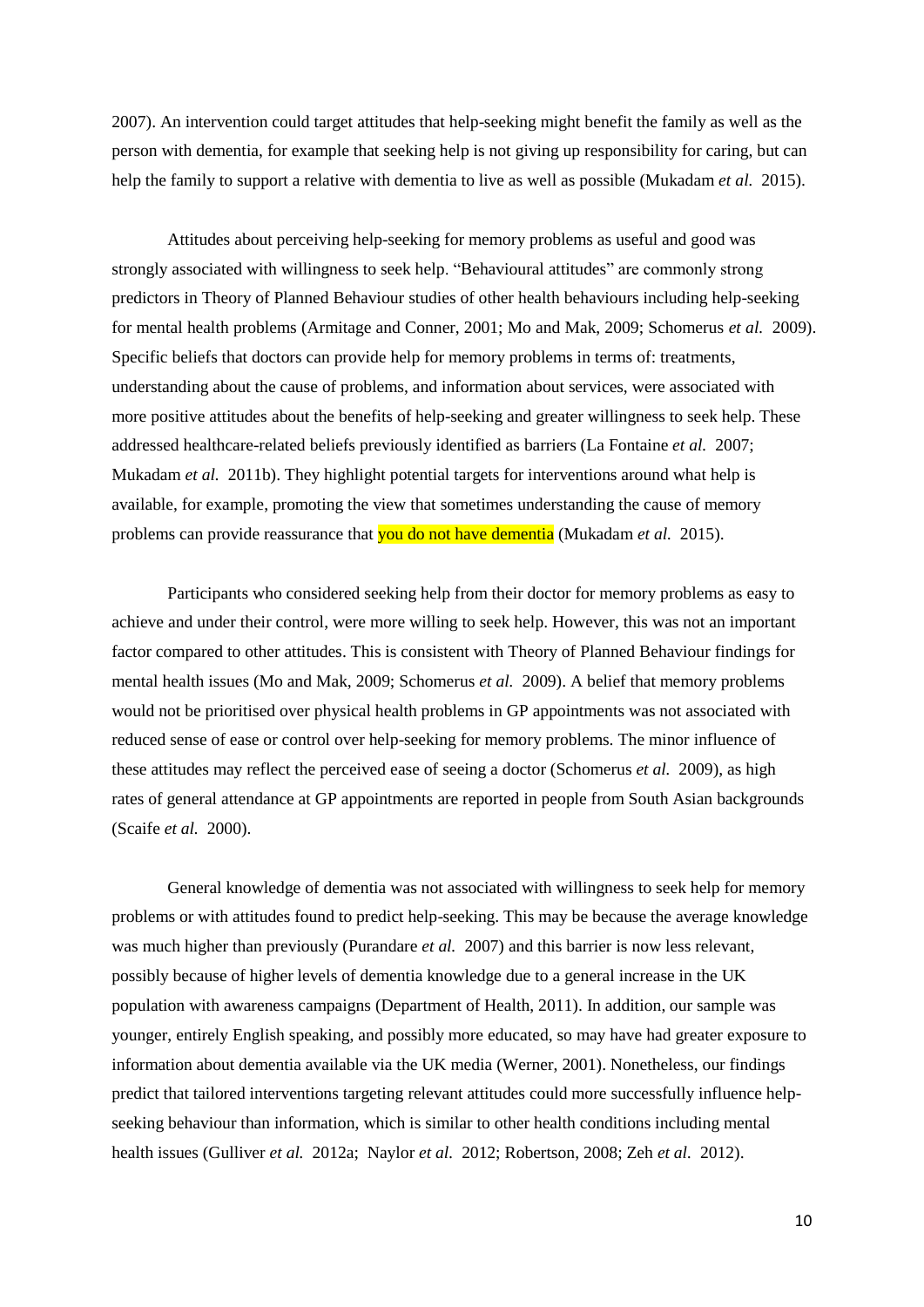#### *Limitations*

Positive attitudes do not always translate into seeking help from a professional (Gulliver *et al.* 2012a; Gulliver *et al.* 2012b). This is important as we found frequent favourable attitudes and willingness towards help-seeking for memory problems, which may also be because we interviewed a selfselected sample consisting of a relatively high proportion of individuals that had cared for someone with dementia (Alzheimer's Society, 2012). This may limit the generalisability of our findings but should not affect the usability of the questionnaire in measuring attitudes. To further investigate the relationship between knowledge of dementia and attitudes to help-seeking there is a need for replication in larger samples, with examination of the influence of educational experiences and exposure to information about dementia. Also, we asked participants about their views of seekinghelp for memory problems for themselves after depicting memory problems in an older relative in the vignette. It may be more valid to assess help-seeking for a family member rather than for one-self, particularly with younger participants.

The questionnaire was in English, and the sample had above average education (United Nations Development Programme, 2013) which may be representative of English-speaking South Asian people living in London (Ahmed and Lemkau, 2000; Lymperopoulou and Parameshwaran, 2014) but not the wider South Asian community. Some of the focus group participants were non-English speaking and had an overall lower educational level. It will be important to develop translated versions for future research and clinical use and to explore whether it detects change in attitude.

# **Conclusions**

We present a valid and reliable measure of attitudes that influence help-seeking for dementia in people in the UK from South Asian backgrounds: an ethnic minority group that present relatively late to dementia services. The questionnaire will help assess the mechanism of any change and because of the relationship between attitudes and willingness to seek help, assess the likely impact of any intervention. We plan to use it to assess the impact of an intervention to encourage help-seeking for dementia in people from South Asian backgrounds.

#### **Acknowledgements**

This work was supported by the National Institute for Health Research (NIHR); author N.M. grant number: DRF-2012-05-141. This paper presents independent research funded by the NIHR. The views expressed are those of the author(s) and not necessarily those of the NHS, the NIHR or the Department of Health.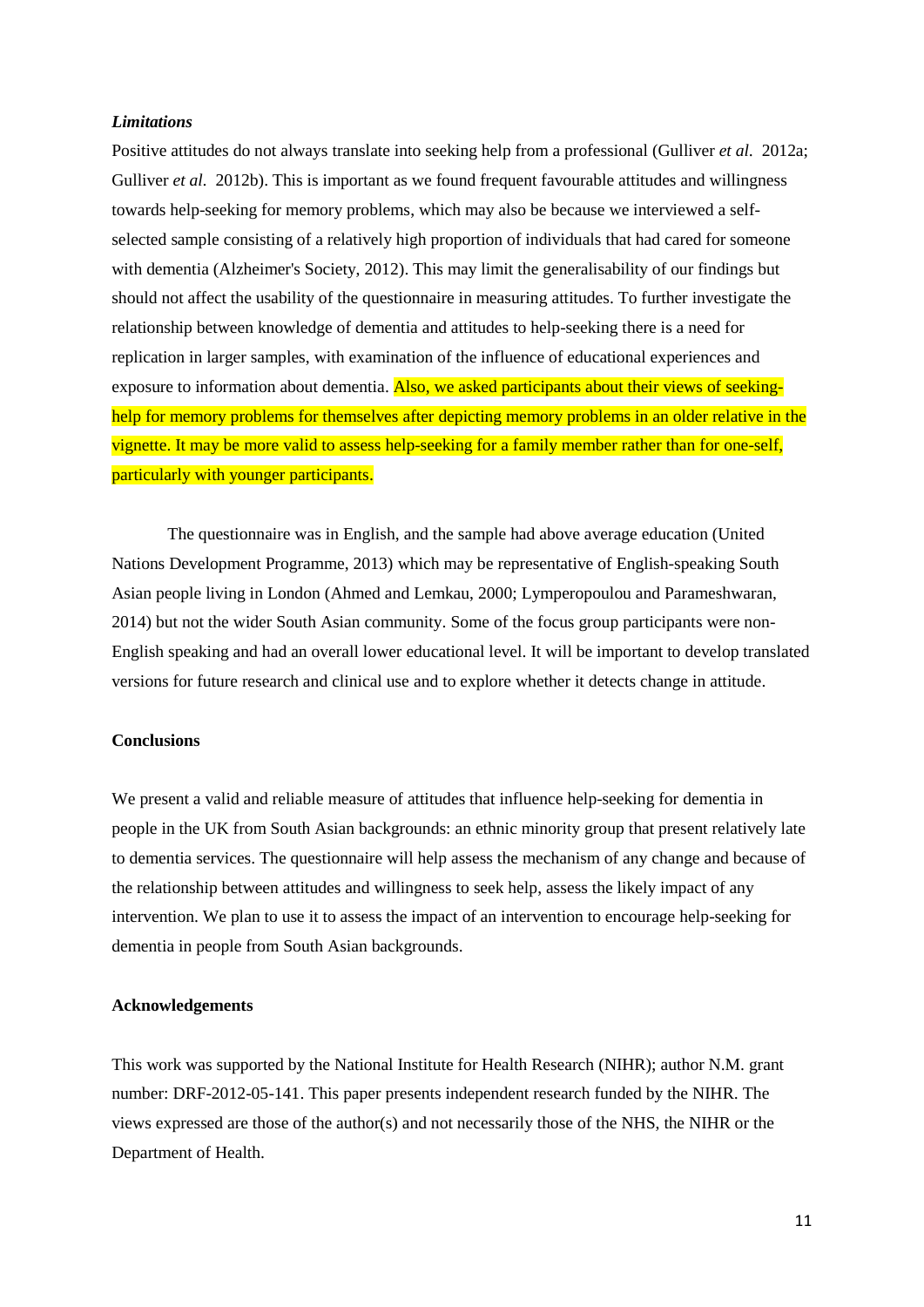We would like to thank Hansa and Shilpa Bavishi, the Hindu Cultural Society and Haringey Asian Carers Support Group for their help with recruitment.

# **Conflict of interest**

None.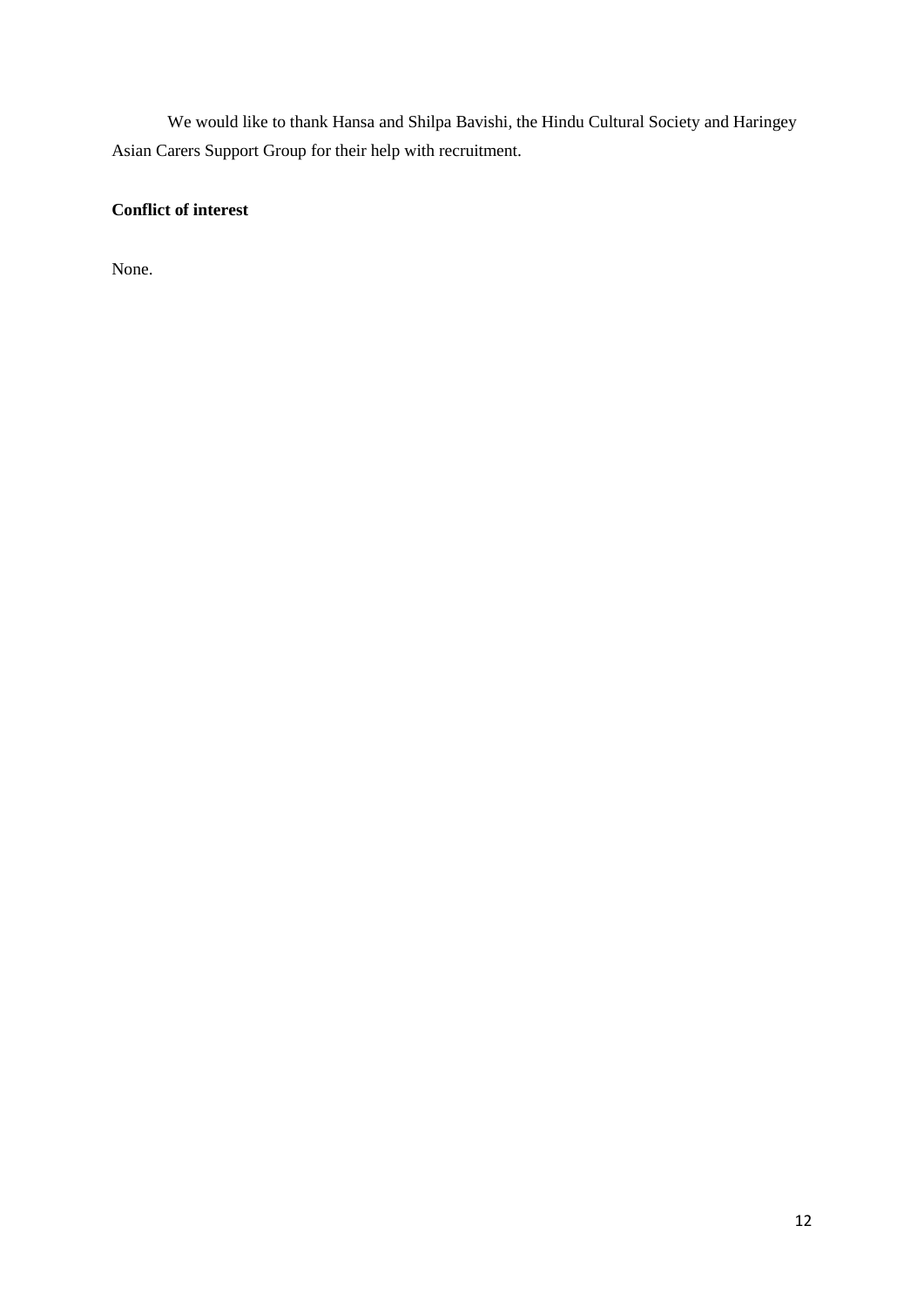# **References**

- Adamson J. (2001). Awareness and understanding of dementia in African/Caribbean and South Asian families. *Health Soc Care Community* 9, 391-396.
- Ahmed SM, Lemkau JP. (2000). Cultural issues in the primary care of South Asians. *J Immigr Minor Health* 2, 89-96.
- Ajzen I. (1991). The Theory of Planned Behavior. *Organ Behav Hum Decis Process* 50, 179-211.
- Ajzen I. (2006). Constructing a Theory of Planned Behavior questionnaire*.* [\(http://people.umass.edu/aizen/pdf/tpb.measurement.pdf\).](http://people.umass.edu/aizen/pdf/tpb.measurement.pdf)) Accessed 9 February 2015.
- All-party parliamentary group on dementia (2013). *Dementia does not discriminate.* Alzheimer's Society: London.
- Alzheimer's Society (2012). Dementia 2012: A national challenge*.*  (www.alzheimers.org.uk/dementia2012). Accessed 7 February 2015.
- Armitage CJ, Conner M. (2001). Efficacy of the Theory of Planned Behaviour: A metaanalytic review. *Br J Soc Psychol* 40, 471-499.
- Bowes A, Wilkinson H. (2003). 'We didn't know it would get that bad': South Asian experiences of dementia and the service response. *Health Soc Care Community* 11, 387-396.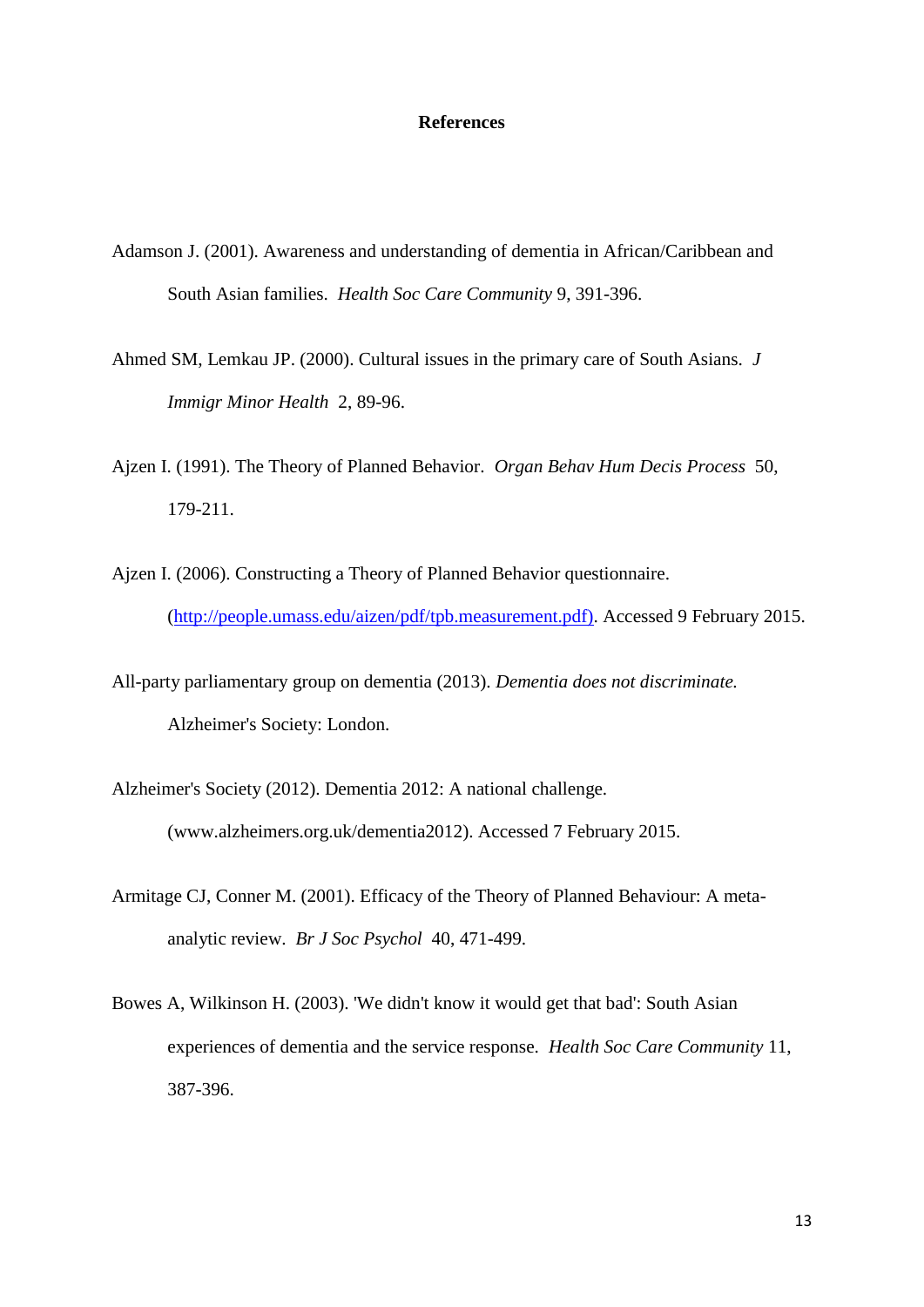- Campbell DT, Fiske DW. (1959). Convergent and discriminant validation by the multitraitmultimethod matrix. *Psychol Bull* 56, 81-205.
- Cooper C, Tandy AR, Balamurali TB, Livingston G. (2010). A systematic review and metaanalysis of ethnic differences in use of dementia treatment, care, and research. *Am J Geriatr Psychiatry* 18, 193-203.
- Department of Health (2009). Living well with dementia: A national dementia strategy*.* (https:/[/www.gov.uk/government/publications/living-well-with-dementia-a-national](http://www.gov.uk/government/publications/living-well-with-dementia-a-national-dementia-strategy))[dementia-strategy\).](http://www.gov.uk/government/publications/living-well-with-dementia-a-national-dementia-strategy)) Accessed 10 February 2015.

Department of Health (2011). Raising dementia awareness*.*

(https:/[/www.gov.uk/government/news/raising-dementia-awareness\).](http://www.gov.uk/government/news/raising-dementia-awareness)) Accessed 9 February 2015.

- Dunn G, Everitt BS. (1995). *Clinical biostatistics: An introduction to evidence-based medicine.* Edward Arnold: London.
- Francis JJ, Eccles MP, Johnston M *et al.* (2004). *Constructing questionnaires based on the Theory of Planned Behaviour.* Centre for Health Services Research, Newcastle University: Newcastle upon Tyne.
- Graham C, Ballard C, Sham P. (1997). Carers' knowledge of dementia and their expressed concerns. *Int J Geriatr Psychiatry* 12, 470-473.
- Gulliver A, Griffiths KM, Christensen H, Brewer JL. (2012a). A systematic review of helpseeking interventions for depression, anxiety and general psychological distress. *BMC Psychiatry* 12, 1-12.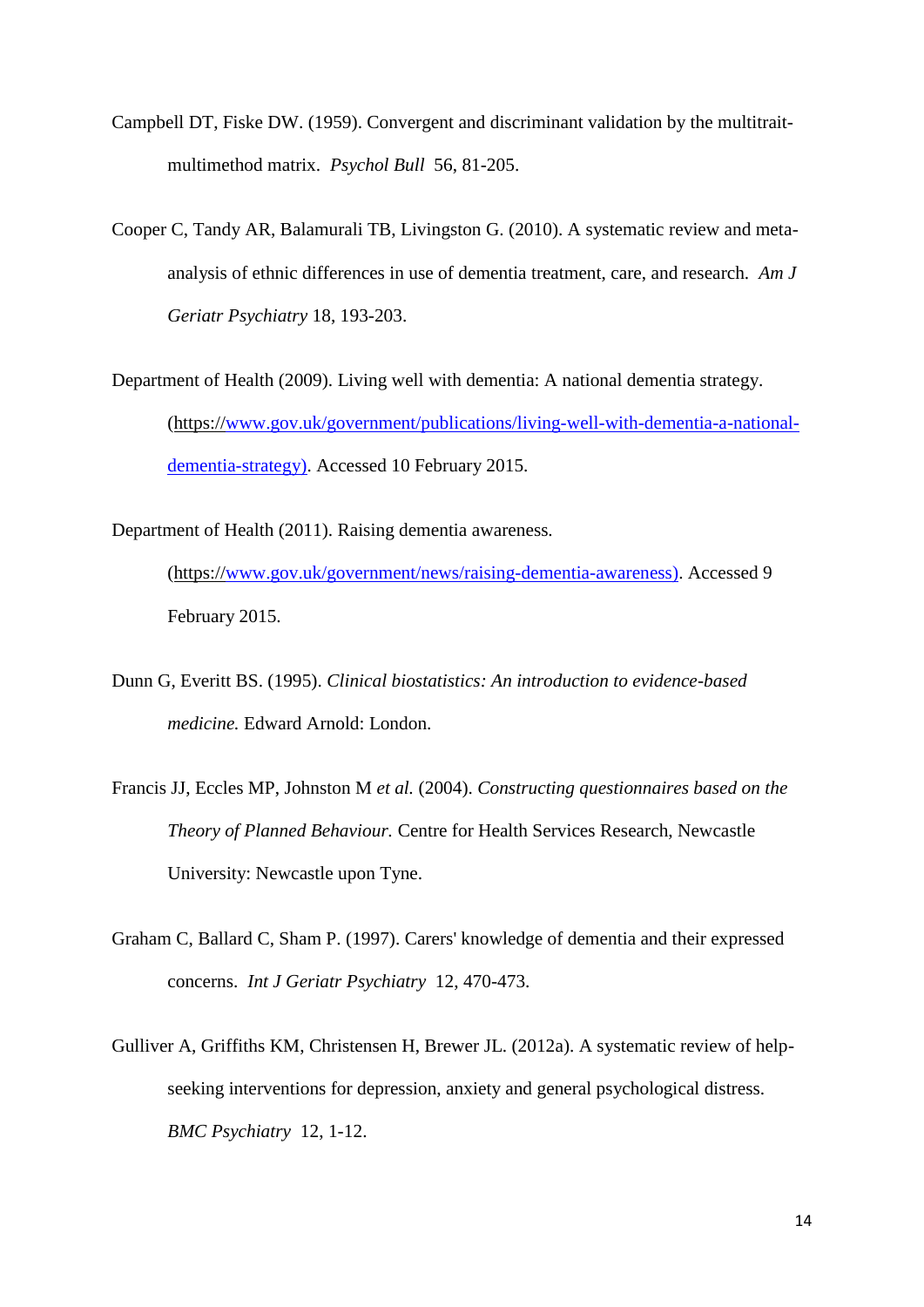- Gulliver A, Griffiths KM, Christensen H *et al.* (2012b). Internet-based interventions to promote mental health help-seeking in elite athletes: An exploratory randomized controlled trial. *BMC Psychiatry* 14, 1-12.
- La Fontaine J, Ahuja J, Bradbury NM, Phillips S, Oyebode JR. (2007). Understanding dementia amongst people in minority ethnic and cultural groups. *J Adv Nurs* 60, 605-614.
- Lawrence V, Murray J, Samsi K, Banerjee S. (2008). Attitudes and support needs of Black Caribbean, South Asian and White British carers of people with dementia in the UK. *Br J Psychiatry* 193, 240-246.
- Lymperopoulou K, Parameshwaran M. (2014). *How are ethnic inequalities in education changing?* Centre on Dynamics of Ethnicity, University of Manchester: Manchester.
- Manikandan S. (2011). Measures of central tendency: Median and mode. *J Pharmacol Pharmacother* 2, 214-215.
- Mak WW, Davis JM. (2014). The application of the Theory of Planned Behavior to helpseeking intention in a Chinese society. *Soc Psychiatry Psychiatr Epidemiol* 49, 1501-15.
- Mo PK, Mak WW. (2009). Help-seeking for mental health problems among Chinese: The application and extension of the Theory of Planned Behavior. *Soc Psychiatry Psychiatr Epidemiol* 44, 675-684.
- Moriarty J, Sharif N, Robinson J. (2011). *Black and minority ethnic people with dementia and their access to support and services.* Social Care Institute for Excellence: London.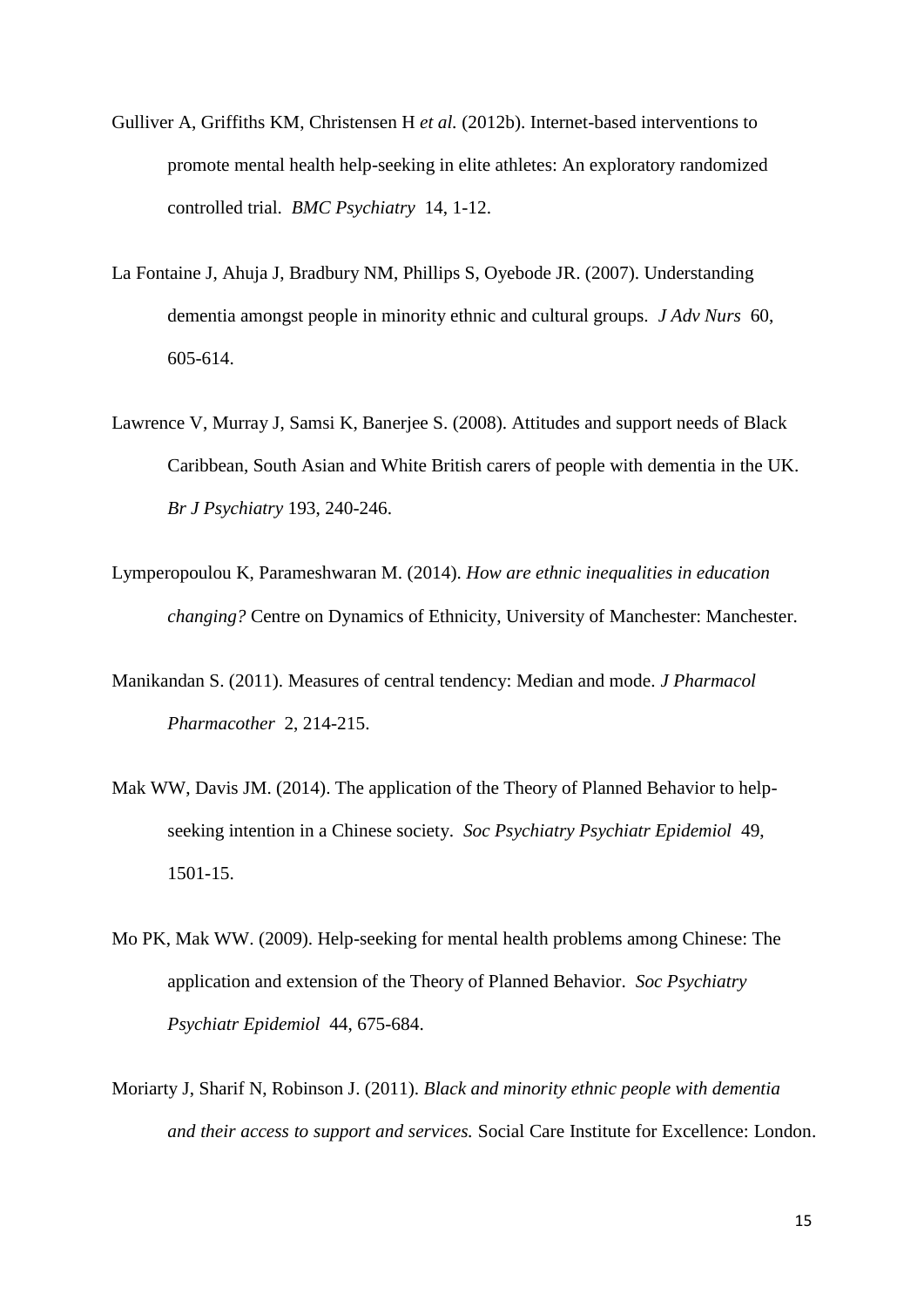- Mukadam N, Cooper C, Basit B, Livingston G. (2011a). Why do ethnic elders present later to UK dementia services? A qualitative study. *Int Psychogeriatr* 23, 1070-1077.
- Mukadam N, Cooper C, Livingston G. (2011b). A systematic review of ethnicity and pathways to care in dementia. *Int J Geriatr Psychiatry* 26, 12-20.
- Mukadam N, Waugh A, Cooper C, Livingston G. (2015). What would encourage helpseeking for memory problems amongst UK-based South Asians? A qualitative study. *BMJ Open* 5, e007990.
- Naylor K, Ward J, Polite BN. (2012). Interventions to improve care related to colorectal cancer among racial and ethnic minorities: A systematic review. *J Gen Intern Med* 27, 1033-1046.
- Office for National Statistics (2009). Resident population estimates by ethnic group. (http://www.ons.gov.uk/ons/taxonomy/index.html?nscl=Population+Estimates+by+Et hnic+ Group). Accessed 1 February 2015.
- Purandare N, Luthra V, Swarbrick C, Burns A. (2007). Knowledge of dementia among South Asian (Indian) older people in Manchester, UK. *Int J Geriatr Psychiatry* 22, 777-781.
- Robertson R. (2008). *Kicking bad habits: Using information to promote healthy behaviours.* Kings Fund: London.
- Scaife B, Heywood P, Neal R. (2000). Socio-economic characteristics of adult frequent attenders in general practice: Secondary analysis of data. *Family Practice* 17, 298- 304.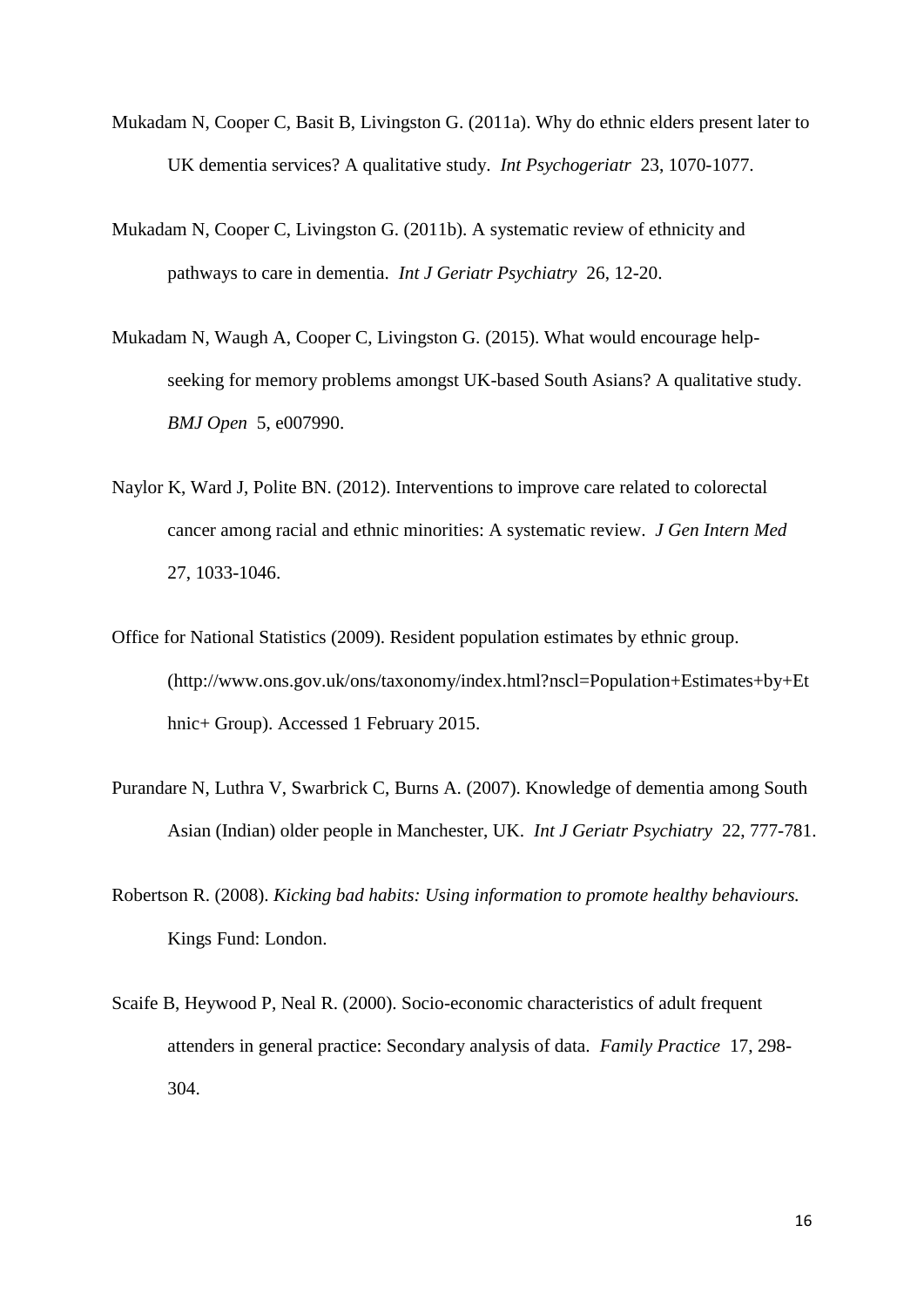- Schomerus G, Matschinger H, Angermeyer MC. (2009). Attitudes that determine willingness to seek psychiatric help for depression: A representative population survey applying the Theory of Planned Behaviour. *Psychol Med* 39, 1855-1865.
- Seabrooke V, Milne A. (2009). Early intervention and dementia care: Innovation and impact. *Qual Ageing Older Adults* 15, 34-45.

StataCorp (2007). *Statistical Software: Release 10.* StataCorp Ltd: College Station, Texas.

- SurveyMonkey (2014). *SurveyMonkey: Free online survey software & questionnaire tool.* SurveyMonkey Inc: Palo Alto, California.
- United Nations Development Programme (2013). Human Development Report 2013: Index Data*.* ( [http://hdr.undp.org/en/statistics/hdi\).](http://hdr.undp.org/en/statistics/hdi)) Accessed 10 February 2015.
- United Nations Statistics Division (2008). *ISCO-08: The International Standard Classification of Occupations*. International Labor Office: Geneva.
- Watari KF, Gatz M. (2004). Pathways to care for Alzheimer's disease among Korean Americans. *Cultur Divers Ethnic Minor Psychol* 10, 23-38.
- Werner P. (2001). Correlates of family caregivers' knowledge about Alzheimer's disease. *Int J Geriatr Psychiatry* 16, 32-38.
- Werner P. (2003). Knowledge about symptoms of Alzheimer's disease: Correlates and relationship to help-seeking behavior. *Int J Geriatr Psychiatry* 18, 1029-1036.
- Wong N, Rindfleisch A, Burrough, J. (2003). Do reverse-worded items confound measures in cross-cultural consumer research? The case of the material values scale. *J Consum Res*, 30, 72-91.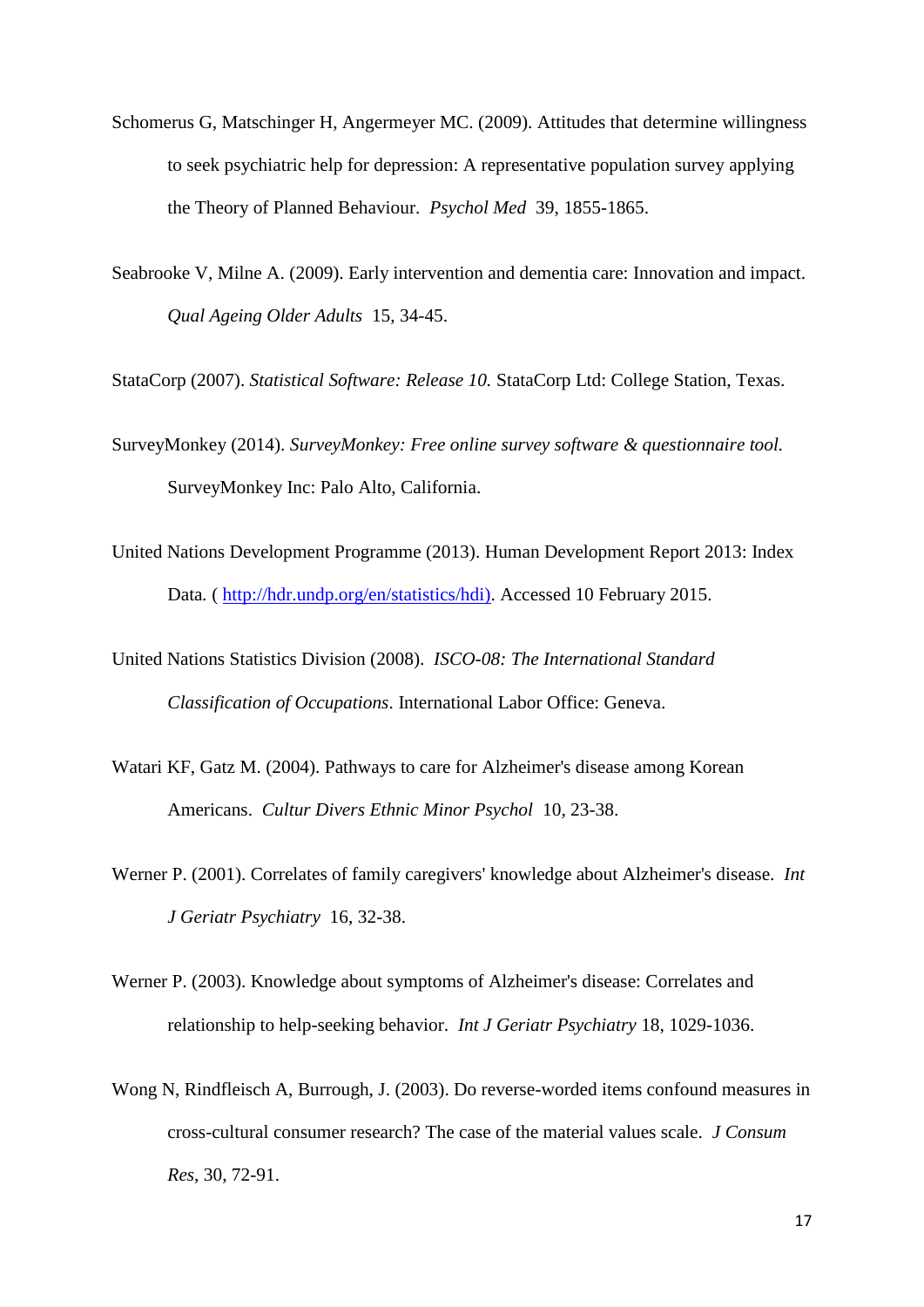Zeh P, Sandhu HK, Cannaby AM, Sturt JA. (2012). The impact of culturally competent diabetes care interventions for improving diabetes-related outcomes in ethnic minority groups: A systematic review. *Diabet Med* 29, 1237-1252.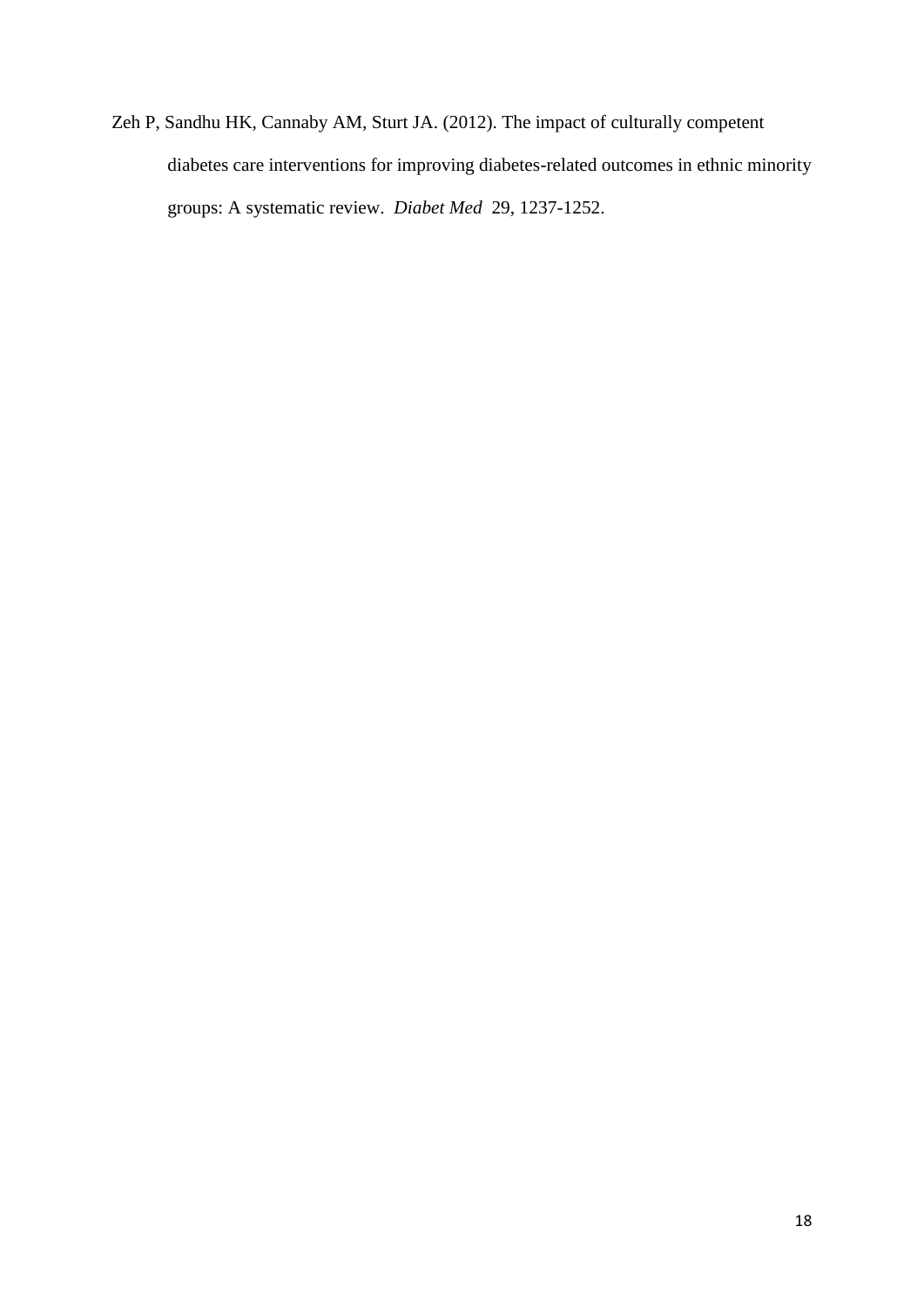**Figure 1. The Theory of Planned Behaviour model (Ajzen, 1991)**: **used to investigate attitudes associated with intention or willingness to seek help from a doctor for memory problems\***

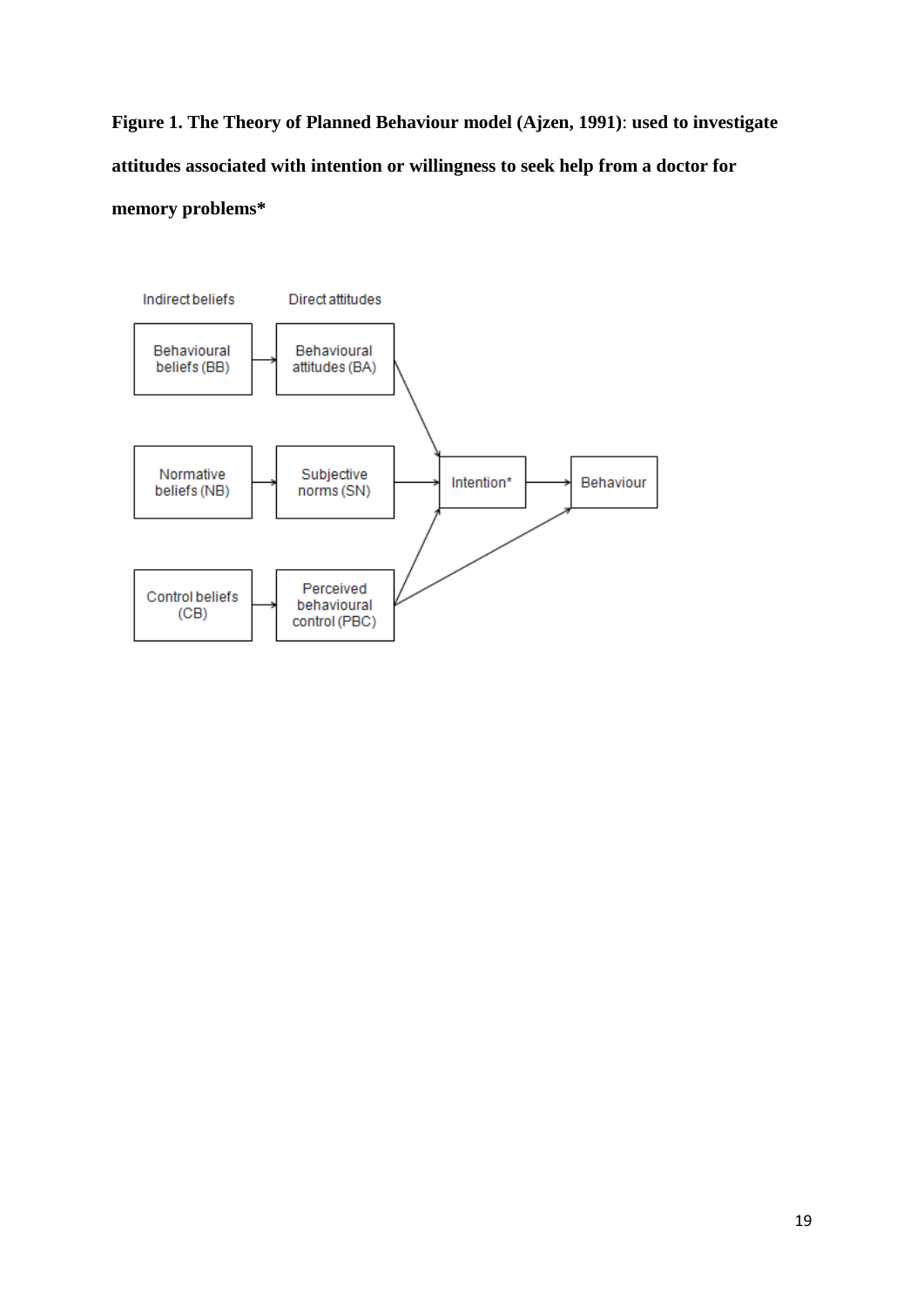# **Figure 2. Vignette used for qualitative interviews and in the questionnaire**

Imagine that Mrs Chaudry is a 70 year old close relative of yours. Family members have noted that she is more forgetful lately. She cannot remember conversations with people and forgets appointments with her doctor. She often misplaces important things like her keys and glasses. She is physically healthy but is concerned about her memory.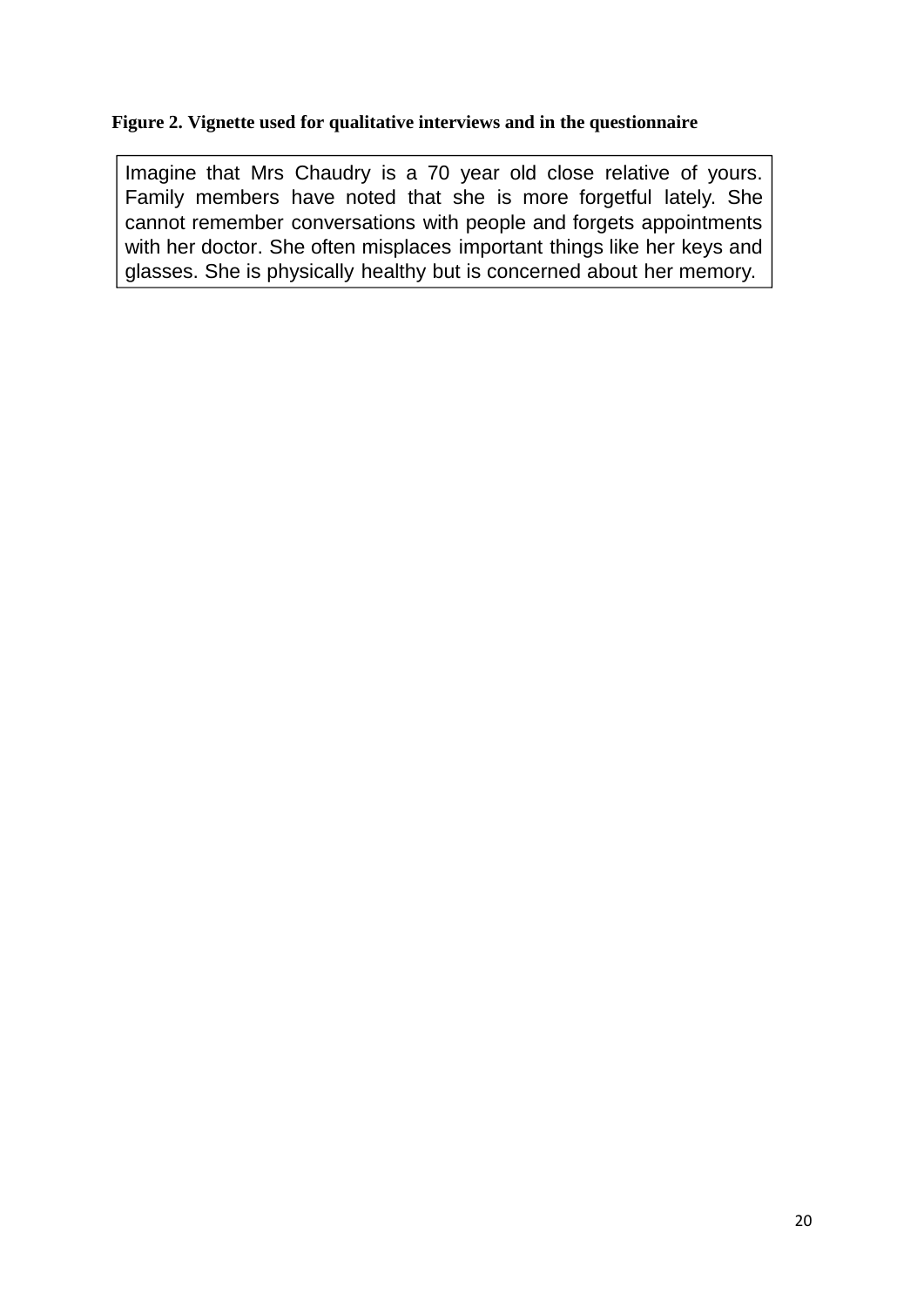|                               |                                    | Frequency      | %    |
|-------------------------------|------------------------------------|----------------|------|
| <b>Ethnicity</b>              | Indian/British Indian              | 40             | 78.4 |
|                               | Pakistani                          | 5              | 9.8  |
|                               | Sri Lankan                         | 4              | 7.8  |
|                               | Bangladeshi                        | 1              | 2.0  |
|                               | Nepalese                           | 1              | 2.0  |
| <b>Country of origin</b>      | India                              | 12             | 23.5 |
|                               | UK                                 | 11             | 21.6 |
|                               | Kenya                              | 9              | 17.6 |
|                               | Pakistan                           | 4              | 7.8  |
|                               | Sri Lanka                          | 4              | 7.8  |
|                               | Tanzania                           | 3              | 5.9  |
|                               | <b>Mauritius</b>                   | 3              | 5.9  |
|                               | Nepal                              | 1              | 2.0  |
|                               | <b>USA</b>                         | 1              | 2.0  |
|                               | Fiji                               | 1              | 2.0  |
|                               | Ethiopia                           | 1              | 2.0  |
|                               | East Africa (unspecified)          | 1              | 2.0  |
| <b>First language</b>         | English                            | 16             | 31.4 |
|                               | Gujarati                           | 13             | 25.5 |
|                               | Hindi                              | $\overline{7}$ | 13.7 |
|                               | Punjabi                            | 5              | 9.8  |
|                               | Urdu                               | 3              | 5.9  |
|                               | Tamil                              | 2              | 3.9  |
|                               | Sinhala                            | $\overline{2}$ | 3.9  |
|                               | Telugu                             | 1              | 2.0  |
|                               | Creole                             | 1              | 2.0  |
|                               | French                             | 1              | 2.0  |
| Religion                      | Hindu                              | 23             | 45.1 |
|                               | <b>Muslim</b>                      | 8              | 15.7 |
|                               | Jainism                            | 7              | 13.7 |
|                               | Sikh                               | 6              | 11.8 |
|                               | Christian                          | 4              | 7.8  |
|                               | No religion                        | 3              | 5.9  |
| Personal                      | Known someone well                 | 30             | 58.8 |
| experience of                 | Cared for a family/friend          | 9              | 17.6 |
| dementia <sup>a</sup>         | Paid carer                         | 2              | 3.9  |
| <b>Employment</b>             | Retired                            | 20             | 39.2 |
| status                        | Employed                           | 19             | 37.3 |
|                               | Student                            | 9              | 17.6 |
|                               | Unemployed                         | $\overline{2}$ | 3.9  |
|                               | Long-term disabled                 | 1              | 2.0  |
| <b>Marital status</b>         | Married/living with partner        | 29             | 56.9 |
|                               | Single                             | 16             | 31.4 |
|                               | Widowed                            | 4              | 7.8  |
|                               | <b>Divorced</b>                    | 2              | 3.9  |
| Occupation                    | Professionals (4)                  | 16             | 31.4 |
| classification <sup>b,c</sup> | Associated professionals (3)       | 1              | 2.0  |
| (associated skill<br>level)   | Clerical support/ service & sales/ | 13             | 25.5 |
|                               | machine operators & assemblers (2) |                |      |
|                               | Elementary occupations (1)         | 1              | 2.0  |
|                               | Managerial roles (n/a)             | 4              | 7.8  |
|                               | Member of armed forces (n/a)       | 1              | 2.0  |

**Table 1.** *Socio-demographic characteristics of questionnaire participants (N=51)*

<sup>a</sup>Relationship to a person with dementia or Alzheimer's disease; <sup>b</sup>N=36 participants (19 currently employed, 16 retired); <sup>c</sup>We used the International Standard Classification of Occupations and associated skill levels (levels 1 to 4) to categorise open

responses (United Nations Statistics Division, 2008); n/a No associated skill level.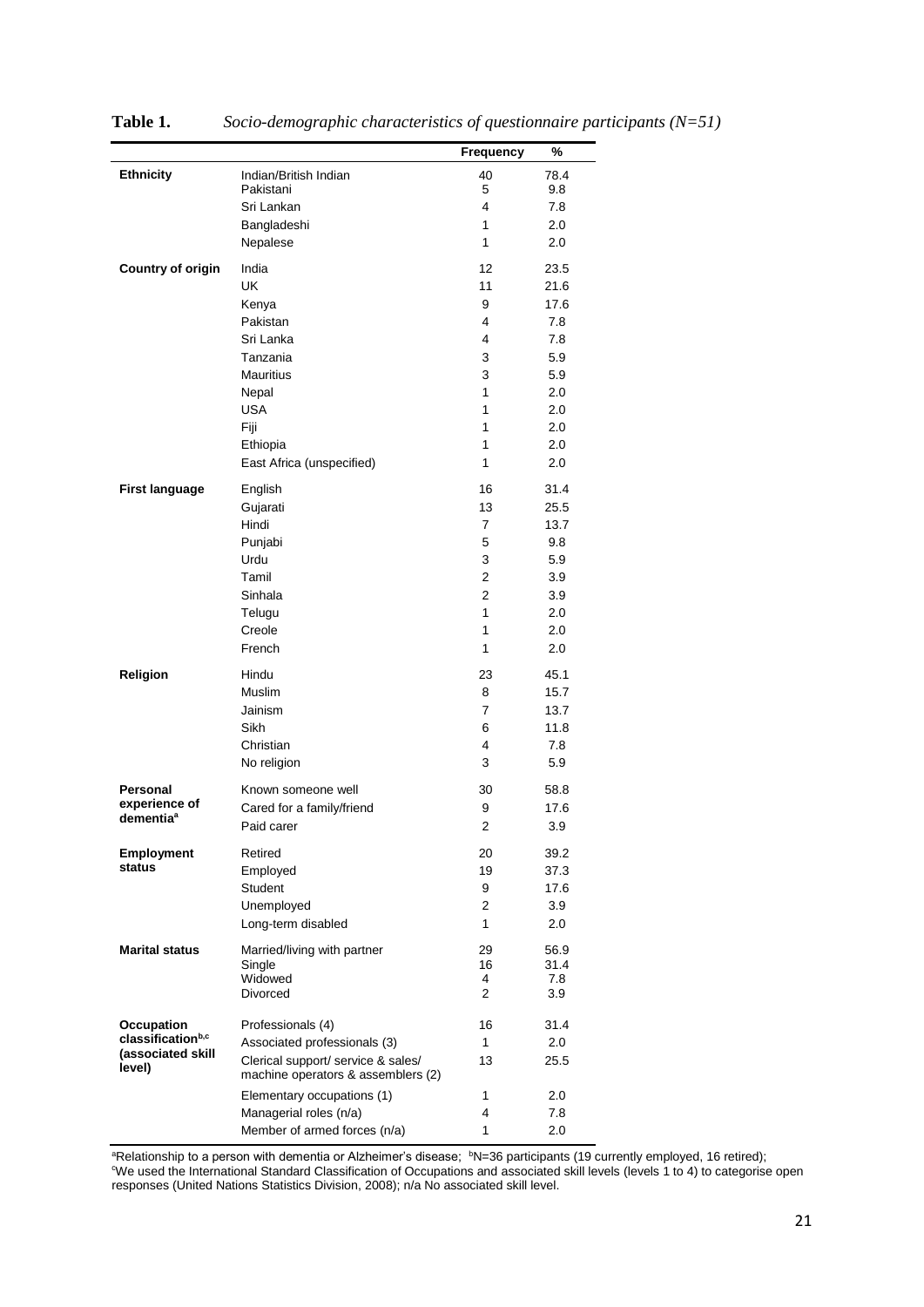**Table 2.** *Development of indirect belief questionnaire items from analysis of focus group themes using Theory of Planned Behaviour elicitation questions (EQ)***<sup>1</sup>**

l,

| Beliefs identified from focus group themes                                                                                                                                                | Questionnaire items developed <sup>2</sup>                                                                   |  |  |  |
|-------------------------------------------------------------------------------------------------------------------------------------------------------------------------------------------|--------------------------------------------------------------------------------------------------------------|--|--|--|
| Behavioural beliefs (BB)                                                                                                                                                                  |                                                                                                              |  |  |  |
| EQ: What are the advantages of seeking help from a doctor for memory problems?                                                                                                            |                                                                                                              |  |  |  |
| Doctors can provide treatment for dementia/memory<br>problems                                                                                                                             | BB1: My doctor would be able to provide treatments to help<br>with memory problems                           |  |  |  |
| Doctors can provide knowledge about the cause of the<br>problem                                                                                                                           | BB2: My doctor would be able to tell me what the cause of<br>memory problems is                              |  |  |  |
| Doctors can provide information about services that are<br>available to provide support                                                                                                   | BB3: My doctor would be able to tell me what services are<br>available to help with memory problems          |  |  |  |
| EQ: What are the disadvantages or lack of perceived advantages to seeking help from a doctor for memory problems?                                                                         |                                                                                                              |  |  |  |
| Doctors cannot provide any treatments for dementia/memory<br>problems                                                                                                                     | BB1: My doctor would be able to provide treatments to help<br>with memory problems <sup>3</sup>              |  |  |  |
| Normative beliefs (NB)                                                                                                                                                                    |                                                                                                              |  |  |  |
| EQ: Who would encourage or approve of seeking help from a doctor for memory problems?                                                                                                     |                                                                                                              |  |  |  |
| Family members should notice memory problems and<br>NB1: My family would think that I should seek help from my<br>encourage the person to seek medical help<br>doctor for memory problems |                                                                                                              |  |  |  |
| EQ: Who would discourage or disapprove of seeking help from a doctor for memory problems?                                                                                                 |                                                                                                              |  |  |  |
| Stigma in the community means people hide their symptoms<br>and don't seek external support                                                                                               | NB2: People in my community would approve of seeking help<br>from my doctor for memory problems <sup>3</sup> |  |  |  |
|                                                                                                                                                                                           | NB4: Getting help from my doctor for memory problems<br>would be embarrassing                                |  |  |  |
| There is an expectation and pride in family members looking<br>after their own, over seeking external/medical help                                                                        | NB3: Seeking help from my doctor for memory problems<br>would mean being disloyal to family members          |  |  |  |
| Control beliefs/factors (CB)                                                                                                                                                              |                                                                                                              |  |  |  |
| EQ: What factors would encourage or promote seeking help from a doctor for memory problems?                                                                                               |                                                                                                              |  |  |  |
| None identified.                                                                                                                                                                          |                                                                                                              |  |  |  |
| EQ: What factors would hinder or inhibit seeking help from a doctor for memory problems?                                                                                                  |                                                                                                              |  |  |  |
| Memory problems would not be prioritised over physical<br>health problems in GP appointments                                                                                              | CB1: My doctor would prioritise physical health problems<br>over memory problems in appointments             |  |  |  |

<sup>1</sup> We used elicitation questions (EQ) from Theory of Planned Behaviour guidance (Ajzen, 2006; Francis *et al*. 2004) to identify indirect beliefs from focus group themes.

<sup>2</sup>We asked participants to rate indirect beliefs on a scale from 1 (strongly disagree) to 7 (strongly agree).

<sup>3</sup>Negatively worded items were not used on the basis of feedback from piloting; scales using mixed positive and negative wording can be problematic with BME groups (Wong *et al.* 2003).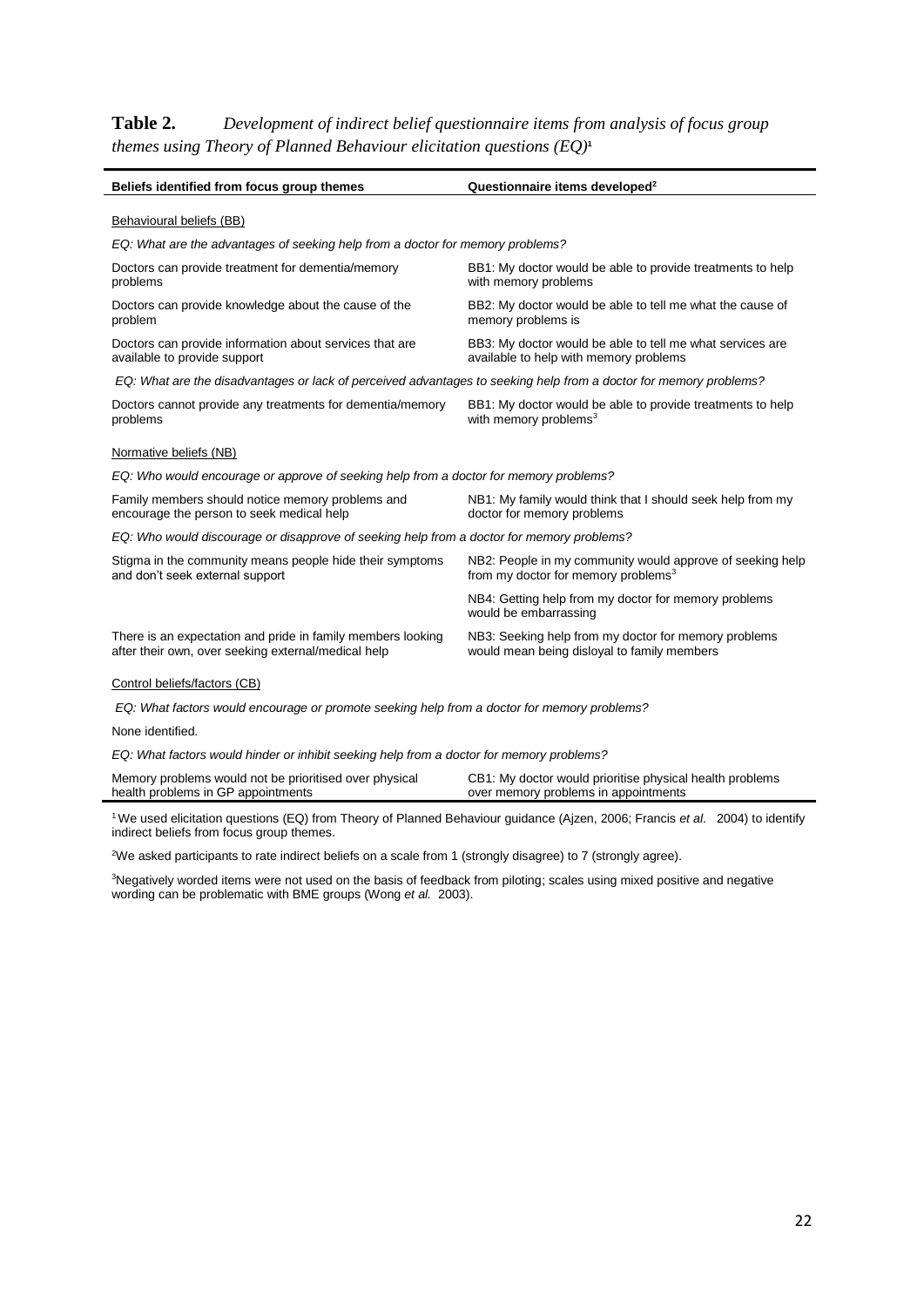**Table 3.** *Theory of Planned Behaviour questionnaire items and average ratings obtained (N=51) on scales from 1 (strongly disagree) to 7 (strongly agree)<sup>a</sup>*

| <b>Questionnaire item</b>                     | <b>Median</b> <sup>b</sup>                                                                                              | IQR <sup>c</sup> |             |  |  |
|-----------------------------------------------|-------------------------------------------------------------------------------------------------------------------------|------------------|-------------|--|--|
| Intention or willingness to seek help (IN)    |                                                                                                                         |                  |             |  |  |
| IN <sub>1</sub>                               | If I had memory problems like Mrs Chaudry, I would seek help from my doctor                                             | 6.0              | $5.0 - 7.0$ |  |  |
| IN <sub>2</sub>                               | I would expect to go to see my doctor for help, if I had memory problems                                                | 6.0              | $5.0 - 7.0$ |  |  |
| IN <sub>3</sub>                               | I would want to go to see my doctor if I had memory problems                                                            | 6.0              | $5.5 - 7.0$ |  |  |
|                                               | Behavioural attitudes (BA) <sup>a</sup>                                                                                 |                  |             |  |  |
| BA1*                                          | Overall, I think seeking help from my doctor for memory problems would be:<br>Harmful 1 2 3 4 5 6 7 Beneficial          | 7.0              | $6.0 - 7.0$ |  |  |
| BA <sub>2</sub>                               | Overall, I think seeking help from my doctor for memory problems would be:<br>Useless 1 2 3 4 5 6 7 Valuable            | 7.0              | $5.0 - 7.0$ |  |  |
| BA3                                           | Overall, I think seeking help from my doctor for memory problems would be:<br>Bad 1 2 3 4 5 6 7 Good                    | 7.0              | $6.0 - 7.0$ |  |  |
|                                               | Behavioural beliefs (BB) & outcome evaluations (OE)                                                                     |                  |             |  |  |
| BB1                                           | My doctor would be able to provide treatments to help with memory problems                                              | 6.0              | $4.0 - 7.0$ |  |  |
| OE1                                           | For memory problems, a treatment to help would be desirable                                                             | 6.0              | $6.0 - 7.0$ |  |  |
| BB <sub>2</sub>                               | My doctor would be able to tell me what the cause of memory problems is                                                 | 5.0 <sup>n</sup> | $3.5 - 6.0$ |  |  |
| OE <sub>2</sub>                               | For memory problems, finding out about the cause would be desirable                                                     | 7.0              | $6.0 - 7.0$ |  |  |
| BB <sub>3</sub>                               | My doctor would be able to tell me what services are available to help with memory problems                             | 6.0              | $5.5 - 7.0$ |  |  |
| OE3                                           | For memory problems, finding out about what services are available to help would be desirable                           | 7.0              | $6.0 - 7.0$ |  |  |
|                                               | Subjective norms (SN)                                                                                                   |                  |             |  |  |
| SN <sub>1</sub>                               | Most people who are important to me would approve of seeking help from my doctor for<br>memory problems                 | 6.0              | $6.0 - 7.0$ |  |  |
| SN <sub>2</sub>                               | It would be expected of me that I would see my doctor for memory problems                                               | 6.0              | $5.0 - 7.0$ |  |  |
| $SN3*$                                        | I would feel pressure from people that are important to me, to seek help from my doctor for<br>memory problems          | 6.0              | $4.0 - 7.0$ |  |  |
|                                               | Normative beliefs (NB) & motivation to comply (MC)                                                                      |                  |             |  |  |
| NB <sub>1</sub>                               | My family would think that I should seek help from my doctor for memory problems                                        | 6.0              | $6.0 - 7.0$ |  |  |
| MC <sub>1</sub>                               | What my family thinks I should do is important to me                                                                    | 5.0              | $4.0 - 6.0$ |  |  |
| NB <sub>2</sub> *                             | People in my community would approve of seeking help from my doctor for memory problems                                 | 6.0              | $4.0 - 7.0$ |  |  |
| $MC2*$                                        | What people in the community think of me matters to me                                                                  | $2.0^{+}$        | $1.0 - 4.0$ |  |  |
| $NB3^{d*}$                                    | Seeking help from my doctor for memory problems would mean being disloyal to family<br>members                          | $1.0^{+}$        | $1.0 - 1.0$ |  |  |
| $NB4^d$                                       | Getting help from my doctor for memory problems would be embarrassing                                                   | $1.0^{+}$        | $1.0 - 4.0$ |  |  |
| Perceived behavioural control (PBC)           |                                                                                                                         |                  |             |  |  |
| PBC <sub>1</sub>                              | It would be easy to seek help from my doctor for memory problems                                                        | 6.0              | $5.0 - 7.0$ |  |  |
| PBC <sub>2</sub>                              | It would be my decision whether or not to see my doctor for memory problems                                             | 6.0              | $5.0 - 7.0$ |  |  |
| PBC3                                          | I am confident that I would be able to see my doctor for memory problems if I wanted to                                 | 6.0              | $5.0 - 7.0$ |  |  |
| Control beliefs (CB) & power of control (PoC) |                                                                                                                         |                  |             |  |  |
| $CB1*$                                        | My doctor would prioritise physical health problems over memory problems in appointments                                | 5.0              | $4.0 - 6.0$ |  |  |
| PoC1*                                         | Prioritising physical health problems in appointments makes it less likely I would see my doctor<br>for memory problems | 5.0 <sup>n</sup> | $4.0 - 6.0$ |  |  |

\*Items removed from the questionnaire following item analysis. <sup>a</sup> Other rating scales were used for behavioural attitude (BA) items as displayed; <sup>b</sup> We chose the median to measure central tendency, as all ratings were negatively skewed except where indicated: n=normally distributed; + = positively skewed (Manikandan, 2011); <sup>c</sup> Interquartile range (IQR); <sup>d</sup> Corresponding motivation to comply (MC) items were considered inappropriate (Ajzen, 2006; Francis *et al.* 2004).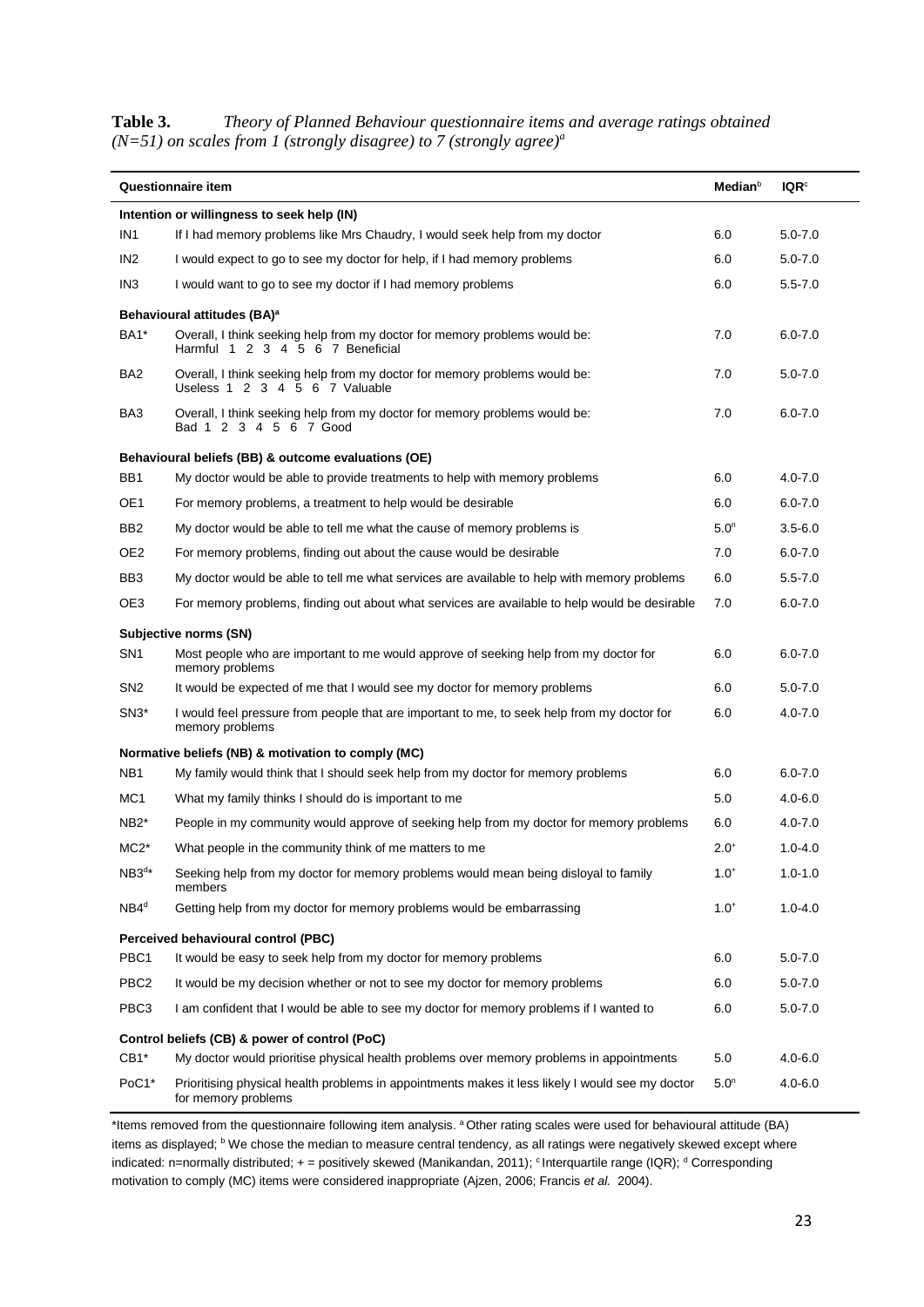# **APEND Questionnaire: Attitudes of People from Ethnic miNorities to help-seeking for Dementia**

Please read the text in the box below:

Imagine that Mrs Chaudry is a 70 year old close relative of yours. Family members have noted that she is more forgetful lately. She cannot remember conversations with people and forgets appointments with her doctor. She often misplaces important things like her keys and glasses. She is physically healthy but is concerned about her memory.

In order to answer the following questions please imagine that you are experiencing memory problems like Mrs Chaudry. Please respond to each question by circling a number between 1 and 7. Unless otherwise indicated use this scale:

| disagree | Strongly Disagree Disagree Neutral | somewhat | Agree<br>somewhat | Agree | <b>Strongly</b><br>agree |
|----------|------------------------------------|----------|-------------------|-------|--------------------------|
|          |                                    |          | ħ                 |       |                          |

| 1. If I had memory problems like Mrs<br>Chaudry, I would seek help from my doctor: | 6. I am confident that I would be able to<br>see my doctor for memory problems if I |  |  |
|------------------------------------------------------------------------------------|-------------------------------------------------------------------------------------|--|--|
| <b>Strongly</b><br><b>Strongly</b>                                                 | wanted to:                                                                          |  |  |
| disagree 1 2 3 4 5 6 7 agree                                                       | <b>Strongly</b><br><b>Strongly</b><br>disagree 1 2 3 4 5 6 7 agree                  |  |  |
| 2. I would expect to go to see my doctor                                           |                                                                                     |  |  |
| for help, if I had memory problems:                                                | 7. Most people who are important to me                                              |  |  |
| <b>Strongly</b><br><b>Strongly</b><br>disagree 1 2 3 4 5 6 7 agree                 | would approve of seeking help from my<br>doctor for memory problems:                |  |  |
| I would want to go to see my doctor if I<br>3.<br>had memory problems:             | <b>Strongly</b><br><b>Strongly</b><br>disagree 1 2 3 4 5 6 7 agree                  |  |  |
| <b>Strongly</b><br><b>Strongly</b><br>disagree 1 2 3 4 5 6 7 agree                 | 8. It would be expected of me that I would<br>see my doctor for memory problems:    |  |  |
| 4. It would be easy to seek help from my<br>doctor for memory problems:            | <b>Strongly</b><br><b>Strongly</b><br>disagree 1 2 3 4 5 6 7 agree                  |  |  |
| <b>Strongly</b><br><b>Strongly</b><br>disagree $1 \t2 \t3 \t4 \t5 \t6 \t7 \t3 \t4$ | 9. Overall, I think seeking help from my<br>doctor for memory problems would be:    |  |  |
| 5. It would be my decision whether or not                                          | Useless 1 2 3 4 5 6 7 Valuable                                                      |  |  |
| to see my doctor for memory problems:                                              | 10. Overall, I think seeking help from my                                           |  |  |
| <b>Strongly</b><br><b>Strongly</b>                                                 | doctor for memory problems would be:                                                |  |  |
| 1 2 3 4 5 6 7<br>disagree<br>agree                                                 | $\overline{\mathbf{3}}$<br>4 5 6 7 Good<br><b>Bad</b><br>2                          |  |  |